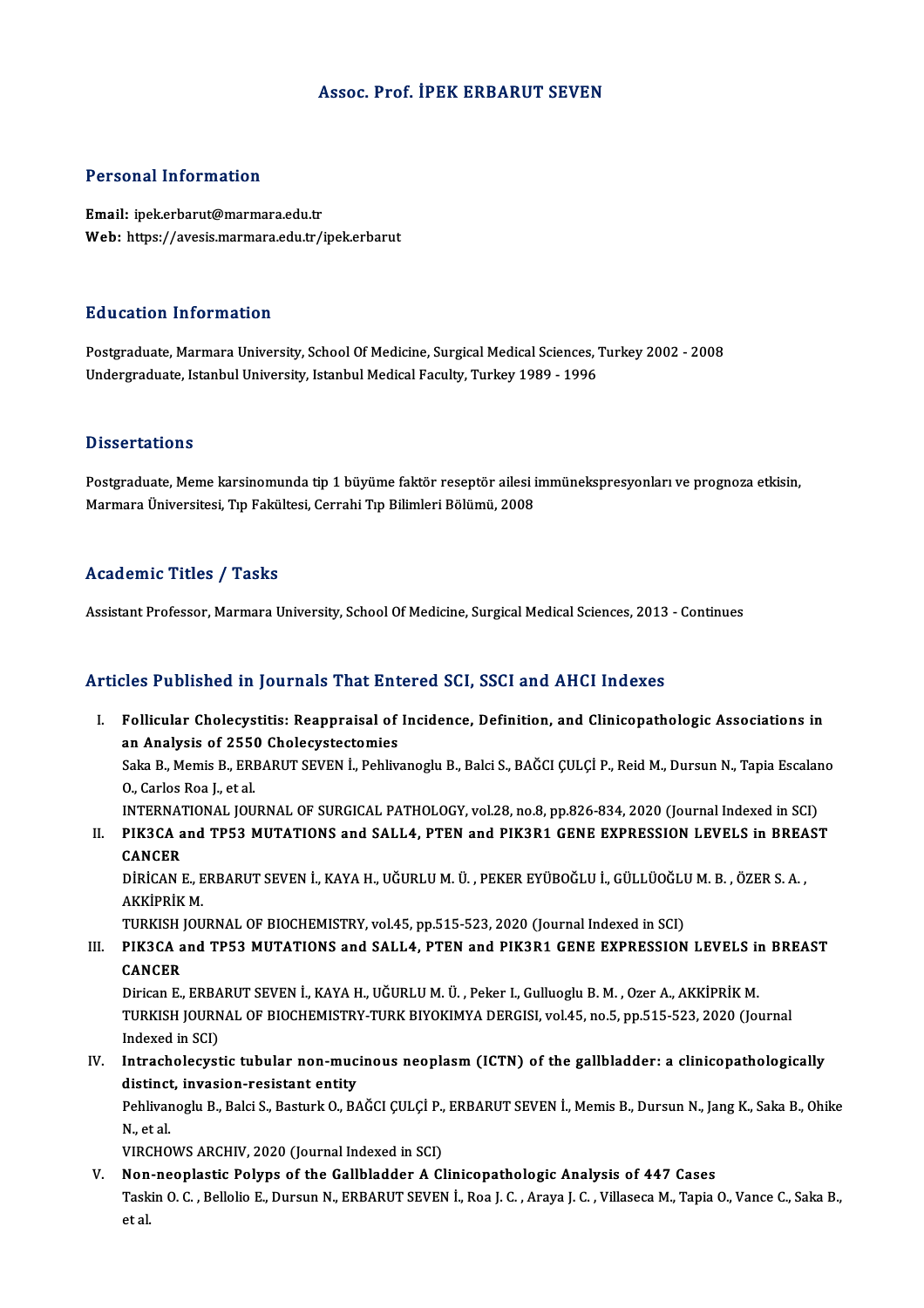AMERICAN JOURNAL OF SURGICAL PATHOLOGY, vol.44, no.4, pp.467-476, 2020 (Journal Indexed in SCI)<br>Tumer sell seeding in the bioney trest and its elinicel significance in esteccersemes

- AMERICAN JOURNAL OF SURGICAL PATHOLOGY, vol.44, no.4, pp.467-476, 2020 (Journal Indext)<br>VI. Tumor cell seeding in the biopsy tract and its clinical significance in osteosarcomas AMERICAN JOURNAL OF SURGICAL PATH<br>**Tumor cell seeding in the biopsy trac**<br>Turkoz K. H. , EROL B., ERBARUT SEVEN İ.<br>JOUPNAL OF SURCICAL ONÇOLOCY vel 11 Tumor cell seeding in the biopsy tract and its clinical significance in osteosarcomas<br>Turkoz K. H. , EROL B., ERBARUT SEVEN I.<br>JOURNAL OF SURGICAL ONCOLOGY, vol.118, no.8, pp.1335-1340, 2018 (Journal Indexed in SCI)<br>Paradu
- Turkoz K. H., EROL B., ERBARUT SEVEN İ.<br>JOURNAL OF SURGICAL ONCOLOGY, vol.118, no.8, pp.1335-1340, 2018 (Journal Indexed in SCI)<br>VII. Paraduodenal Pancreatitis Imaging and Pathologic Correlation of 47 Cases Elucidates Dist JOURNAL OF SURGICAL ONCOLOGY, vol.118, no.8, pp.1335-1340, 2<br>Paraduodenal Pancreatitis Imaging and Pathologic Correla<br>Subtypes and the Factors Involved in its Etiopathogenesis<br>Muraki T. Kim G. E., Reid M. D., Mittal B. Bed Paraduodenal Pancreatitis Imaging and Pathologic Correlation of 47 Cases Elucidates Distinct<br>Subtypes and the Factors Involved in its Etiopathogenesis<br>Muraki T., Kim G. E. , Reid M. D. , Mittal P., Bedolla G., Memis B., Pe Subtypes ar<br>Muraki T., Kir<br>Choi H., et al.<br>AMERICAN IG Muraki T., Kim G. E. , Reid M. D. , Mittal P., Bedolla G., Memis B., Pehlivanoglu B., Freedman A., ERBARUT SEVEN<br>Choi H., et al.<br>AMERICAN JOURNAL OF SURGICAL PATHOLOGY, vol.41, no.10, pp.1347-1363, 2017 (Journal Indexed in Choi H., et al.<br>AMERICAN JOURNAL OF SURGICAL PATHOLOGY, vol.41, no.10, pp.1347-1363, 2017 (Jou<br>VIII. Laparoscopic approach for removing a coin trapped in Meckel's diverticulum
- AMERICAN JOURNAL OF SURGICAL PATHOLOGY, vol41, no.10, pp.1347-13<br>Laparoscopic approach for removing a coin trapped in Meckel's d:<br>KARADENİZ CERİT K., Kalyoncu A., ERBARUT SEVEN İ., KIYAN G., Dagli T. E.<br>ULUSAL TRAVMA VE AC ULUSAL TRAVMA VE ACIL CERRAHI DERGISI-TURKISH JOURNAL OF TRAUMA & EMERGENCY SURGERY, vol.23,<br>no.5, pp.438-440, 2017 (Journal Indexed in SCI) KARADENİZ CERİT K., Kalyoncu A., ERBARUT SEVEN İ., KIYAN G., Dagli T. E. ULUSAL TRAVMA VE ACIL CERRAHI DERGISI-TURKISH JOURNAL OF TRAUMA & EMERGENCY SURGERY, vol.23,<br>no.5, pp.438-440, 2017 (Journal Indexed in SCI)<br>IX. Massive hemoptysis related to contained rupture of syphilitic aortic aneurysm
- no.5, pp.438-4<br>Massive hem<br>parenchyma<br>Jehin S. Hamid Massive hemoptysis related to contained<br>parenchyma<br>Isbir S., Hamidov A., ERBARUT SEVEN İ., AK K.<br>JOUPMAL OF THOPACIC AND CAPDIOVASCUL

parenchyma<br>Isbir S., Hamidov A., ERBARUT SEVEN İ., AK K.<br>JOURNAL OF THORACIC AND CARDIOVASCULAR SURGERY, vol.154, no.2, 2017 (Journal Indexed in SCI)

X. Calculation of the Ki67 index in pancreatic neuroendocrine tumors: a comparative analysis of four counting methodologies Calculation of the Ki67 index in pancreatic neuroendocrine tumors: a comparative analysis of fo<br>counting methodologies<br>Reid M. D. , BAĞCI P., Ohike N., Saka B., ERBARUT SEVEN İ., Dursun N., Balci S., GÜÇER H., Jang K., Taj

counting methodologies<br>Reid M. D. , BAĞCI P., Ohike N., Saka B., ERBARUT SEVEN İ., Dursun N., Balci S., G<br>MODERN PATHOLOGY, vol.28, no.5, pp.686-694, 2015 (Journal Indexed in SCI)<br>Immuneaxpression of HEP family in invesive Reid M. D. , BAĞCI P., Ohike N., Saka B., ERBARUT SEVEN İ., Dursun N., Balci S., GÜÇER H<br>MODERN PATHOLOGY, vol.28, no.5, pp.686-694, 2015 (Journal Indexed in SCI)<br>XI. Immunoexpresion of HER family in invasive ductal carcin

- MODERN PATHOLOGY, vol.28, no.5, pp.686-694, 2015 (Journal Indexed in SCI)<br>XI. Immuno expresion of HER family in invasive ductal carcinomas of the breast<br>ERBARUT SEVEN I., KAYA H. Immunoexpresion of HER family in invasive ductal can<br>ERBARUT SEVEN İ., KAYA H.<br>VIRCHOWS ARCHIV, vol.452, 2008 (Journal Indexed in SCI)<br>Anegrine sarsinemas of the breast in Turkish wemen ERBARUT SEVEN İ., KAYA H.<br>VIRCHOWS ARCHIV, vol.452, 2008 (Journal Indexed in SCI)<br>XII. Apocrine carcinomas of the breast in Turkish women: Hormone receptors, c-erbB-2 and p53<br>immunoeynression
- VIRCHOWS ARCHIV, v<br>Apocrine carcinoma<br>immunoexpression<br>KAVA H. Borluut S. El Apocrine carcinomas of the breast in Turkish wom<br>immunoexpression<br>KAYA H., Bozkurt S., ERBARUT SEVEN İ., Djamgoz M. B. A.<br>BATHOLOCY PESEARCH AND PRACTICE vol 204 no 6 nm immunoexpression<br>KAYA H., Bozkurt S., ERBARUT SEVEN İ., Djamgoz M. B. A.<br>PATHOLOGY RESEARCH AND PRACTICE, vol.204, no.6, pp.367-371, 2008 (Journal Indexed in SCI)

## Articles Published in Other Journals

rticles Published in Other Journals<br>I. Are histomorphologic changes in the fimbrial ends more to blame for primary epithelial ovarian<br>consinemes than initially thought? Are histomorphologic changes in t<br>carcinomas than initially thought?<br>Askan G. ERRABUT SEVEN L. ÖZKAN VI Are histomorphologic changes in the fimbrial encorrent<br>carcinomas than initially thought?<br>Askan G., ERBARUT SEVEN İ., ÖZKAN YENAL N., Eren F.<br>MARMARA MEDICAL JOURNAL vol 25. po 1. pp.22.20.2 carcinomas than initially thought?<br>Askan G., ERBARUT SEVEN İ., ÖZKAN YENAL N., Eren F.<br>MARMARA MEDICAL JOURNAL, vol.35, no.1, pp.23-30, 2022 (Journal Indexed in ESCI)<br>The effect of HBV analysis on the ASC (SIL ratio which

- Askan G., ERBARUT SEVEN İ., ÖZKAN YENAL N., Eren F.<br>MARMARA MEDICAL JOURNAL, vol.35, no.1, pp.23-30, 2022 (Journal Indexed in ESCI)<br>II. The effect of HPV analysis on the ASC/SIL ratio which is one of the quality contro MARMA<br>The effe<br>smears<br>EPPAPU The effect of HPV<br>smears<br>ERBARUT SEVEN İ.<br>MARMARA MEDICA smears<br>ERBARUT SEVEN İ.<br>MARMARA MEDICAL JOURNAL, vol.34, no.1, pp.72-74, 2021 (Journal Indexed in ESCI)
	-

ERBARUT SEVEN İ.<br>MARMARA MEDICAL JOURNAL, vol.34, no.1, pp.72-74, 2021 (Journal Indexed in ESCI)<br>III. The Contribution of Additional Sampling in Cholecystectomy Materials: A Multicenter Prospective<br>Study MARM<br>The Co<br>Study<br>Abdulle The Contribution of Additional Sampling in Cholecystectomy Materials: A Multicenter Prospective<br>Study<br>Abdullazade S., Akarca F. G. , ESENDAĞLI G., Turhan N., ERDEN E., SAVAŞ B., Markoc F., Tuncel D., Yilmaz B. O. , Saka<br>B.

**Study<br>Abdulla:<br>B., et al.<br>TUPKISI** Abdullazade S., Akarca F. G. , ESENDAĞLI G., Turhan N., ERDEN E., SAVAŞ B., Markoc F., Tuncel<br>B., et al.<br>TURKISH JOURNAL OF PATHOLOGY, vol.36, no.3, pp.188-194, 2020 (Journal Indexed in ESCI)<br>Tuberauleus peritenitis mimisk

## B., et al.<br>TURKISH JOURNAL OF PATHOLOGY, vol.36, no.3, pp.188-194, 2020 (Journal Indexed in ESCI)<br>IV. Tuberculous peritonitis mimicking carcinomatosis peritonei: CT findings and histopathologic<br>correlation TURKISH JOU<br>Tuberculou:<br>correlation<br>ASLAN P. TÜ Tuberculous peritonitis mimicking carcinomatosis peritonei: C.<br>correlation<br>ASLAN B., TÜNEY D., Almoabid Z. A. , ERÇETİN S. Y. , ERBARUT SEVEN İ.<br>Pedialagy Case Penenta val 14 no 12 nn 1491 1494 2919 (Pefened L correlation<br>ASLAN B., TÜNEY D., Almoabid Z. A. , ERÇETİN S. Y. , ERBARUT SEVEN İ.<br>Radiology Case Reports, vol.14, no.12, pp.1491-1494, 2019 (Refereed Journals of Other Institutions)

V. Struma Ovari: 3. Basamak bir merkezin 3 yıllık deneyimi SOYSAL S.,AYGÜLERE.,ERBARUTSEVENİ.,ERENŞ.F. ,YOLDEMİRA.T. ,YILDIZHANB.,GÖKASLANH.H. ,PEKİNT.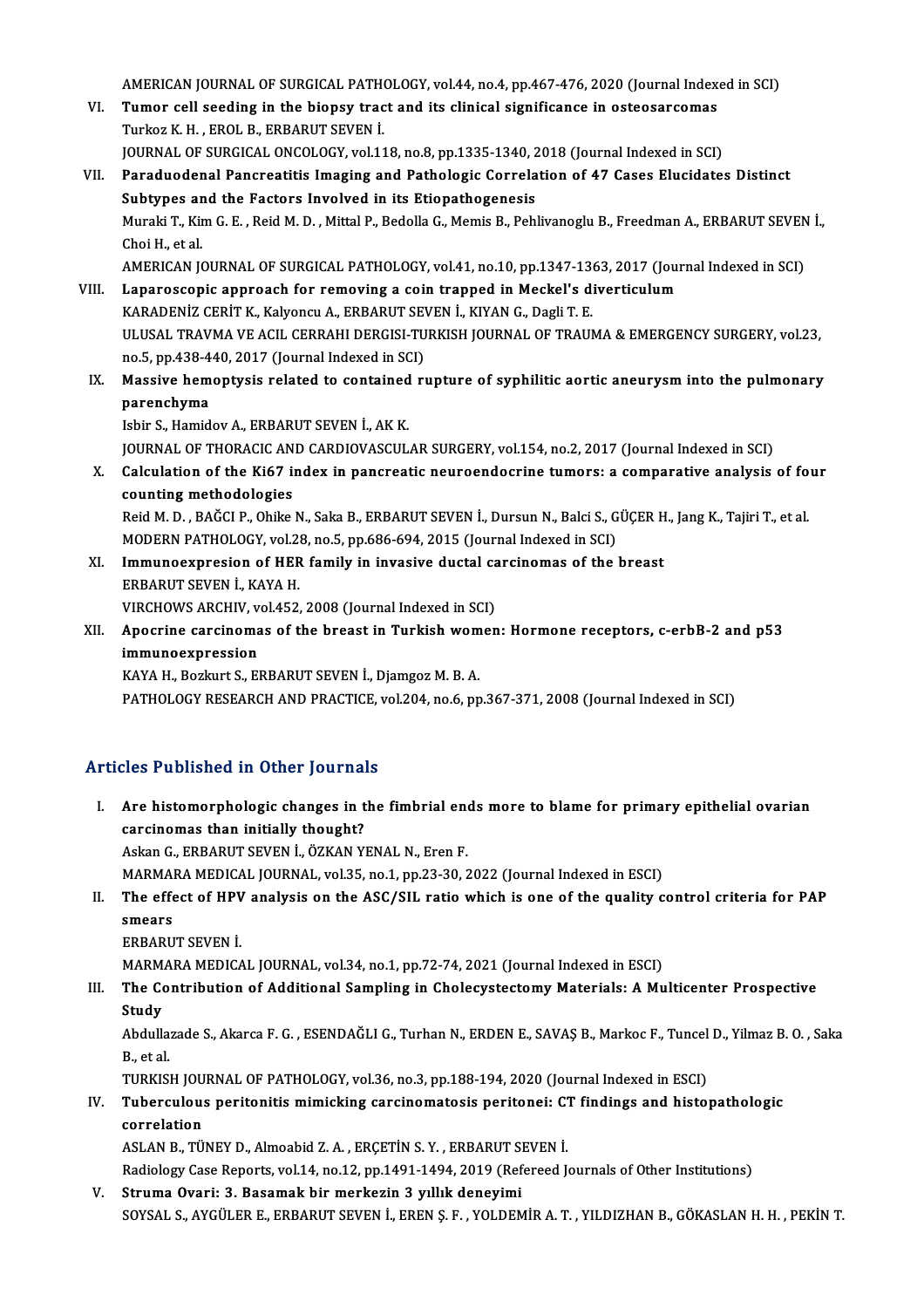Zeynep Kamil Tıp Bülteni, vol.50, no.3, pp.146-148, 2019 (Other Refereed National Journals)<br>Minimally invasive thuneid anaplastis sensineme with leng sunuival

- Zeynep Kamil Tıp Bülteni, vol.50, no.3, pp.146-148, 2019 (Other Refereed Na<br>VI. Minimally invasive thyroid anaplastic carcinoma with long survival. Zeynep Kamil Tıp Bülteni, vol.50, no.3, pp.146-148, 2019 (Other Refe<br>Minimally invasive thyroid anaplastic carcinoma with long su<br>UĞURLU M. Ü. , ERBARUT SEVEN İ., Eren F., Yegen C., Gulluoglu B. M.<br>Turkish iournal of surso Minimally invasive thyroid anaplastic carcinoma with long survival.<br>UĞURLU M. Ü. , ERBARUT SEVEN İ., Eren F., Yegen C., Gulluoglu B. M.<br>Turkish journal of surgery, vol.34, no.4, pp.319-322, 2018 (Refereed Journals of Other
- UĞURLU M. Ü. , ERBARUT SEVEN İ., Eren F., Yegen C., Gulluoglu B. M.<br>Turkish journal of surgery, vol.34, no.4, pp.319-322, 2018 (Refereed Journals of Other Institutions)<br>VII. A Retrospective Evaluation of the Epithelial Cha Turkish journal of surgery, vol.34, no.4, pp.319-322, 2018 (Refereed Journals of Other<br>A Retrospective Evaluation of the Epithelial Changes/Lesions and Neoplasm:<br>Turkey and a Review of the Existing Sampling Methods: A Mult A Retrospective Evaluation of the Epithelial Changes/Lesions and Neoplasms of the Gallbladder in<br>Turkey and a Review of the Existing Sampling Methods: A Multicentre Study<br>ESENDAĞLI G., Akarca F. G. , Balci S., Argon A., Se Tur<mark>key and</mark><br>ESENDAĞLI G<br>Bulut T., et al.<br>TURKEH IOU ESENDAĞLI G., Akarca F. G. , Balci S., Argon A., Sengiz Erhan S., Turhan N., Ince Zengin N., Ha<br>Bulut T., et al.<br>TURKISH JOURNAL OF PATHOLOGY, vol.34, no.1, pp.41-48, 2018 (Journal Indexed in ESCI)<br>Pathologis classificatio
- Bulut T., et al.<br>TURKISH JOURNAL OF PATHOLOGY, vol.34, no.1, pp.41-48, 2018 (Journal Indexed in ESCI)<br>VIII. Pathologic classification of "pancreatic cancers": current concepts and challenges<br>Mestafo M. E. ERRAPUT SEVEN I. TURKISH JOURNAL OF PATHOLOGY, vol.34, no.1, pp.41-48, 2<br>Pathologic classification of "pancreatic cancers": curi<br>Mostafa M. E. , ERBARUT SEVEN İ., Pehlivanoglu B., Adsay V.<br>CHINESE CLINICAL ONCOLOCY, vol.6, no.6, 2017 (Jour Pathologic classification of "pancreatic cancers": current concepts<br>Mostafa M. E. , ERBARUT SEVEN İ., Pehlivanoglu B., Adsay V.<br>CHINESE CLINICAL ONCOLOGY, vol.6, no.6, 2017 (Journal Indexed in ESCI)<br>Interdigital pilopidal Mostafa M. E. , ERBARUT SEVEN İ., Pehlivanoglu B., Adsay V.<br>CHINESE CLINICAL ONCOLOGY, vol.6, no.6, 2017 (Journal Indexed in ESCI)<br>IX. Interdigital pilonidal sinus report of two cases
- YALÇIN D., TEKİN B., SAÇAK B., AYRANCI G., ERBARUT SEVEN İ. I<mark>nterdigital pilonidal sinus report of two cases</mark><br>YALÇIN D., TEKİN B., SAÇAK B., AYRANCI G., ERBARUT SEVEN İ.<br>International Journal of Trichology, vol.8, no.1, pp.38, 2016 (Refereed Journals of Other Institutions)<br>Strepte
- X. Streptokoksik Tonsillit Sonrası Gelişen Akut Palmoplantar Püstüler Döküntü Olgu Sunumu<br>AVŞAR K., ÖZEL ŞAHİN G., KARAKADIOĞLU S., ERBARUT İ., UFACIK O. International Journal of Trichology, vol.8, no.1, pp.38, 2016 (Refereed<br>Streptokoksik Tonsillit Sonrası Gelişen Akut Palmoplantar Pü<br>AVŞAR K., ÖZEL ŞAHİN G., KARAKADIOĞLU S., ERBARUT İ., UFACIK O.<br>Cumburiyat Medicel Journa Streptokoksik Tonsillit Sonrası Gelişen Akut Palmoplantar Püstüler Döküntü Olgu Sunumu<br>AVŞAR K., ÖZEL ŞAHİN G., KARAKADIOĞLU S., ERBARUT İ., UFACIK O.<br>Cumhuriyet Medical Journal/Cumhuriyet Tıp Dergisi, vol.32, no.1, pp.111 AVŞAR K.,<br>Cumhuriy<br>Journals)<br>Sıcanlard Cumhuriyet Medical Journal/Cumhuriyet Tıp Dergisi, vol.32, no.1, pp.111-114, 2010 (Other Refereed National<br>Journals)<br>XI. Sıçanlarda Whey Proteini ile Oluşturulan Glutatyon Önkoşullandırmasının Karaciğer Sıcak İskemi<br>Raparf
- Journals)<br>Sıçanlarda Whey Proteini ile Oluşturulan Glutatyon Önkoşullanı<br>Reperfüzyon Hasarında Hem Oksijenaz 1 Sistemi Üzerine Etkisi<br>MANUKYAN M.N. XAVUZ V. ERRARUTİ, VELİQĞLU ÖĞÜNC A. GELİKE Sıçanlarda Whey Proteini ile Oluşturulan Glutatyon Önkoşullandırmasının Karaciğer Sıcak İsken<br>Reperfüzyon Hasarında Hem Oksijenaz 1 Sistemi Üzerine Etkisi<br>MANUKYAN M. N. , YAVUZ Y., ERBARUT İ., VELİOĞLU ÖĞÜNÇ A., ÇELİKEL Ç Reperfüzyon Hasarında Hem Oksijenaz 1 Sistemi Üzerine Etkisi<br>MANUKYAN M. N. , YAVUZ Y., ERBARUT İ., VELİOĞLU ÖĞÜNÇ A., ÇELİKEL Ç., YALÇIN A. S. , GÜLLÜOĞLU M. B<br>Turkish Journal of Surgery/Ulusal Cerrahi Dergisi, vol.24, no MANUKY/<br>Turkish Jo<br>Journals)<br>Trikoblas Turkish Journal of Surgery/Ulusal Cerrahi Dergisi, vo<br>Journals)<br>XII. Trikoblastom Nadir Görülen Benign Bir Tümör<br>DUPMUS KOCAASLAN E.N. Sönmog a. EPPAPUT SEN
- Journals)<br>20 NII. Trikoblastom Nadir Görülen Benign Bir Tümör<br>21 DURMUŞ KOCAASLAN F. N. , Sönmez a., ERBARUT SEVEN İ., numanoğlu a. Türk plastik rekonstrüktif ve estetik cerrahi dergisi, vol.16, pp.33-35, 2008 (Other Refereed National Journals)
- XIII. Sıçanlarda whey proteini ile oluşturulan glutatyon önkoşullandırmasının karaciğer sıcak iskemi reperfüzyon hasarında hemoksijenaz 1 sistemi üzerine etkisi Sıçanlarda whey proteini ile oluşturulan glutatyon önkoşullandırmasının karaciğer sıcak iskemi<br>reperfüzyon hasarında hem oksijenaz 1 sistemi üzerine etkisi<br>MANUKYAN M. N. , YAVUZ Y., ERBARUT SEVEN İ., VELİOĞLU ÖĞÜNÇ A., ÇE re<br>M.<br>II. MANUKYAN M. N. , YAVUZ Y., ERBARUT SEVEN İ., VELİOĞLU ÖĞÜNÇ A., ÇELİKEL Ç., YALÇII<br>B.<br>Ulusal Cerrahi Dergisi,, vol.24, no.3, pp.137-144, 2008 (Other Refereed National Journals)

Ulusal Cerrahi Dergisi,, vol.24, no.3, pp.137-144, 2008 (Other Refereed National Journals)<br>Books & Book Chapters

- ooks & Book Chapters<br>I. Overin Yumuşak Doku Tümörleri<br>EREN S.E. ERRARUT SEVEN İ EREN Ş. F. , ERBARUT SEVEN<br>EREN Ş. F. , ERBARUT SEVEN İ.<br>İn Lingkalailk Tümörlerin Batel Overin Yumuşak Doku Tümörleri<br>EREN Ş. F. , ERBARUT SEVEN İ.<br>in: Jinekolojik Tümörlerin Patolojisi, Koyuncuoğlu Meral, Editor, otıp, İzmir, pp.654-658, 2018<br>Endometriejd Tümörler EREN Ş. F. , ERBARUT SEVE<br>in: Jinekolojik Tümörlerin P<br>II. Endometrioid Tümörler<br>EREN S. E. ERRABUT SEVE
- in: Jinekolojik Tümörlerin Patol<br><mark>Endometrioid Tümörler</mark><br>EREN Ş. F. , ERBARUT SEVEN İ.<br>in: Jinekolojik Tümörlerin Patel Endometrioid Tümörler<br>EREN Ş. F. , ERBARUT SEVEN İ.<br>in: Jinekolojik Tümörlerin Patolojisi, Meral Koyuncuoğlu, Handan Zeren, Emine Çağnur Ulukuş, Editor, otıp, İzmir,<br>nn 471-488-2018 EREN Ş. F. , ERBAR<br>in: Jinekolojik Tüm<br>pp.471-488, 2018<br>Querin Müsinöz
- pp.471-488, 2018<br>III. Overin Müsinöz Tümörleri ERENŞ.F., ERBARUT SEVENİ. in: Jinekolojik Tümörlerin Patolojisi, Koyuncuoğlu Meral, Editor, otıp, İzmir, pp.471-488, 2018

### Refereed Congress / Symposium Publications in Proceedings

I. Is It Justifiable to Move the Grade-1 Ki67 Index Cut-Off from 3% to 5% for Pancreatic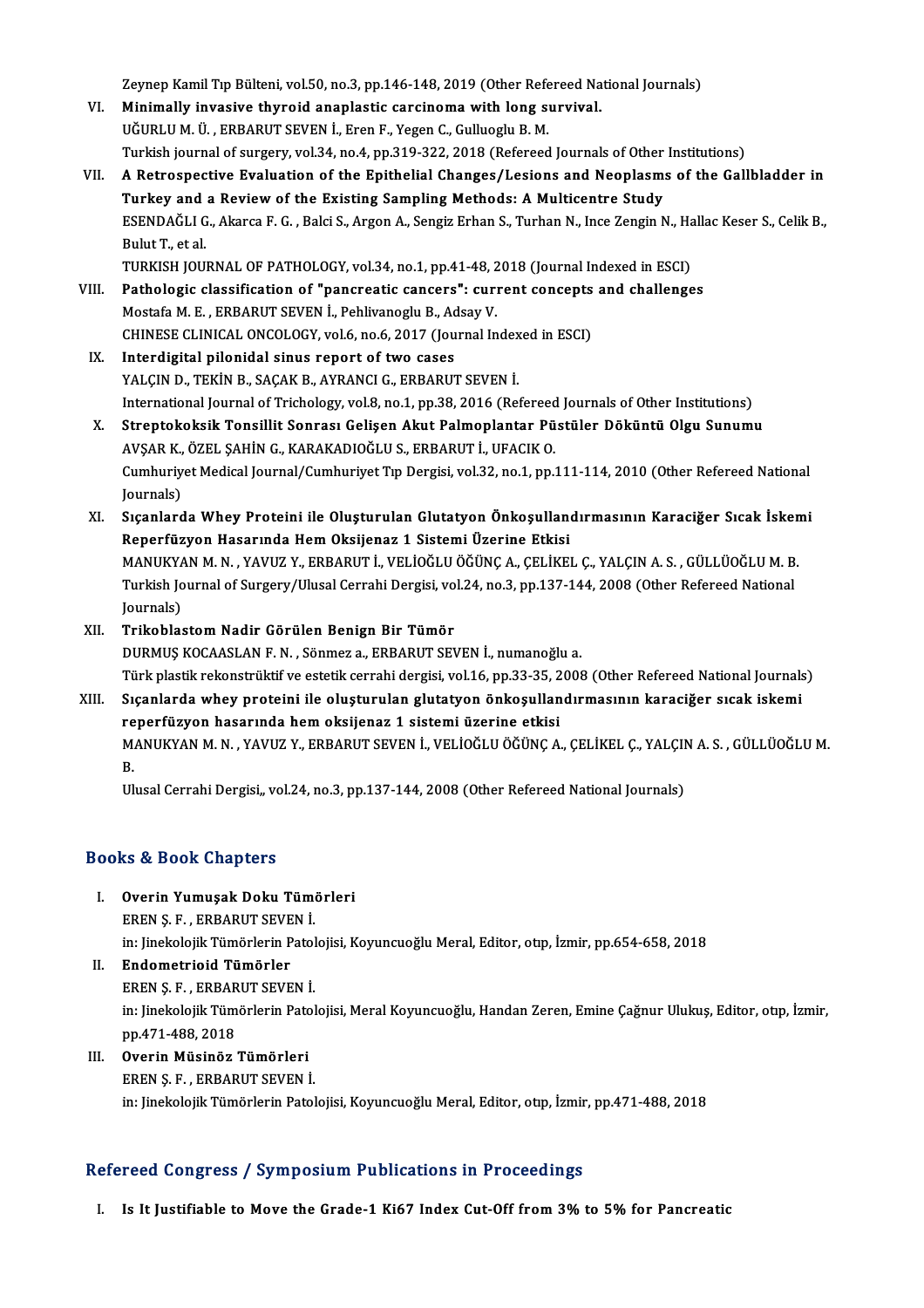Neuroendocrine Tumors as Has Been Proposed? The Cases That Fall to 3-5% Category Have<br>Clinisensthelegis Charasteristics Cleaer to These > 5% Neuroendocrine Tumors as Has Been Proposed? The Ca:<br>Clinicopathologic Characteristics Closer to Those > 5%<br>Reid M. Polsi S. PAČCLCII CLP, Saka B. Poblivanegly P. EPPAR Neuroendocrine Tumors as Has Been Proposed? The Cases That Fall to 3-5% Category <del>I</del><br>Clinicopathologic Characteristics Closer to Those > 5%<br>Reid M., Balci S., BAĞCI ÇULÇİ P., Saka B., Pehlivanoglu B., ERBARUT SEVEN İ., Bas

Clinicopathologic Characteristics Closer to Those > 5%<br>Reid M., Balci S., BAĞCI ÇULÇİ P., Saka B., Pehlivanoglu B., ERBARUT SEVEN İ., Basturk O., Adsay N. V.<br>109th Annual Meeting of the United-States-and-Canadian-Academy-o Reid M., Balci S., BAĞCI CULCİ P., Saka B., Pehlivanoglu B., ERBARUT SEVEN İ., Basturk O., Adsay N. V. 109th Annual Meeting of the United-States-and-Canadian-Academy-of-Pathology (USCAP), Los-Angeles, Chile<br>February - 05 March 2020, vol.33, pp.1673<br>II. A Proposal for Improved T-Staging of Pancreatic Ductal Adenocarcinoma by

- February 05 March 2020, vol.33, pp.1673<br>A Proposal for Improved T-Staging of Pancreatic Ductal Adeno<br>Examination as the Basis for Determining the Size and T-Stage<br>Besturk O. Boid M. Baki S. ERRABUT SEVEN L Saka B. Bobliv A Proposal for Improved T-Staging of Pancreatic Ductal Adenocarcinoma by Using Microscopic<br>Examination as the Basis for Determining the Size and T-Stage<br>Basturk O., Reid M., Balci S., ERBARUT SEVEN İ., Saka B., Pehlivanogl Examination as the Basis for Determining the Size and T-Stage<br>Basturk O., Reid M., Balci S., ERBARUT SEVEN İ., Saka B., Pehlivanoglu B., Memis B., BAĞCI ÇULÇİ P., Adsay N. V<br>109th Annual Meeting of the United-States-and-Ca Basturk O., Reid M., Balci S., ERBARUT SEVEL<br>109th Annual Meeting of the United-States-a<br>February - 05 March 2020, vol.33, pp.1634<br>Whinple Ables: Clinisensthelegis Cemr 109th Annual Meeting of the United-States-and-Canadian-Academy-of-Pathology (USCAP), Los-Angeles, Chile, 29<br>February - 05 March 2020, vol.33, pp.1634<br>III. Whipple-Ables: Clinicopathologic Comparison of 1032 Cancers Removed
- February 05 March 2020, vol.33, pp.1634<br>Whipple-Ables: Clinicopathologic Comparison of 1032 Cancers Rem<br>Based on Pathologic Re-Review Using Refined Site-Specific Criteria<br>Paki S. Reid M. ERRAPUT SEVEN L. Seke B. Pehlivan Whipple-Ables: Clinicopathologic Comparison of 1032 Cancers Removed by Pancreatoduodenect<br>Based on Pathologic Re-Review Using Refined Site-Specific Criteria<br>Balci S., Reid M., ERBARUT SEVEN İ., Saka B., Pehlivanoglu B., Me Based on Pathologic Re-Review Using Refined Site-Specific Criteria<br>Balci S., Reid M., ERBARUT SEVEN İ., Saka B., Pehlivanoglu B., Memis B., BAĞCI ÇULÇİ P., Basturk O., Adsay N. V<br>109th Annual Meeting of the United-States-a Balci S., Reid M., ERBARUT SEVEN İ., Saka B., Pehliva<br>109th Annual Meeting of the United-States-and-Can<br>February - 05 March 2020, vol.100, pp.1632-1633<br>Enithelial Inglusions in the Collhladder: Cytoi 109th Annual Meeting of the United-States-and-Canadian-Academy-of-Pathology (USCAP), Los-Ang<br>February - 05 March 2020, vol.100, pp.1632-1633<br>IV. Epithelial Inclusions in the Gallbladder: Cytoisospora belli Organisms or Deg February - 05 March 2020, vol.100, pp.1632-1633<br>IV. Epithelial Inclusions in the Gallbladder: Cytoisospora belli Organisms or Degenerative
- Pehlivanoglu B., ERBARUT SEVEN İ., Memis B., Saka B., BAĞCI ÇULÇİ P., Balci S., Cheng J., Basturk O., Reid M., Adsay<br>N. V. Intracytoplasmic PAS-Positive Hyaline Globules

Pehlivanoglu B., ERBARUT SEVEN İ., Memis B., Saka B., BAĞCI ÇULÇİ P., Balci S., Cheng J., Basturk O., Reid M., Adsay<br>N. V.<br>109th Annual Meeting of the United-States-and-Canadian-Academy-of-Pathology (USCAP), Los-Angeles, C N. V.<br>109th Annual Meeting of the United-States-and-Ca<br>February - 05 March 2020, vol.33, pp.1668-1669<br>Fekal Adenskarsinem Komponenti Iseren Bu 109th Annual Meeting of the United-States-and-Canadian-Academy-of-Pathology (USCAP), Los-Angeles<br>February - 05 March 2020, vol.33, pp.1668-1669<br>V. Fokal Adenokarsinom Komponenti İçeren Primer NonGestasyonel Rektal Koryokar

February - 05 March 2020, vol.33, pp.1668-1669<br>V. Fokal Adenokarsinom Komponenti İçeren Primer NonGestasyonel Rektal Koryokarsinom<br>ÖZGÜR M., ERBARUT SEVEN İ., EREN Ş. F. , ÇELİKEL Ç. Fokal Adenokarsinom Komponenti İçeren Primer NonGestasyonel Re<br>ÖZGÜR M., ERBARUT SEVEN İ., EREN Ş. F. , ÇELİKEL Ç.<br>29. Ulusal Patoloji Kongresi, Trabzon, Trabzon, Turkey, 23 - 26 October 2019<br>Bower of sytology in women wit

ÖZGÜR M., ERBARUT SEVEN İ., EREN Ş. F. , ÇELİKEL Ç.<br>29. Ulusal Patoloji Kongresi, Trabzon, Trabzon, Turkey, 23 - 26 October 2019<br>VI. Power of cytology in women with HPV16-18 positivity:is direct referral to colposcopy 29. Ulusal Patoloji Kongresi, Trabzon, Trabzon<br>Power of cytology in women with HPV<br>KAÇAR K.E., ERBARUT SEVEN İ., EREN Ş.F.<br>21St European Congress of pathology, Nice Power of cytology in women with HPV16-18 positivity:is direct referral t<br>KAÇAR K. E. , ERBARUT SEVEN İ., EREN Ş. F.<br>31St European Congress of pathology, Nice, France, 7 - 11 September 2019, pp.83<br>Quarian gostris tune musin

KAÇAR K. E. , ERBARUT SEVEN İ., EREN Ş. F.<br>31St European Congress of pathology, Nice, France, 7 - 11 September 2019, pp.83<br>VII. Ovarian gastric type mucinous carcinoma arising incidentally found mature cystic teratoma: 31St European Congress of pathology, Nice, France, 7 - 11 September 2019, pp.83<br>Ovarian gastric type mucinous carcinoma arising incidentally found matu<br>report.<br>KAÇAR K. E., ERBARUT SEVEN İ., EREN Ş. F. Ovarian gastric type mucinous carcinol<br>report.<br>KAÇAR K.E., ERBARUT SEVEN İ., EREN Ş.F.<br>21St European Congress of pathologu 7 Ser

31St European Congress of pathology, 7 September - 11 July 2019

KAÇAR K. E. , ERBARUT SEVEN İ., EREN Ş. F.<br>31St European Congress of pathology, 7 September - 11 July 2019<br>VIII. Using Immunohistochemistry in Endometrial Carcinomas to Screen Lynch Syndrome in Geriatric<br>Patients **31St Euro<br>Using Im<br>Patients<br>EPRAPIT** Using Immunohis<br>Patients<br>ERBARUT SEVEN İ. 2.th International<br>2.th International and Academic Geriatrics Congress, Antalya, Turkey, 24 - 28 April 2019<br>2.th International and Academic Geriatrics Congress, Antalya, Turkey, 24 - 28 April 2019

IX. Field risk in the gallbladder and biliary tree: an underrecognized phenomenon with major 2.th International and Academic Geriatrics Congress, An<br>Field risk in the gallbladder and biliary tree: an u<br>implications for management and carcinogenesis<br>reid malesseds hatelsebim poblivaneğlu hamemis hal Field risk in the gallbladder and biliary tree: an underrecognized phenomenon with major<br>implications for management and carcinogenesis<br>reid m., losada h., takashi m., pehlivanoğlu b., memiş b., koshiol j., BAĞCI ÇULÇİ P.,

i<mark>mplications</mark><br>reid m., losada<br>SAKA B., et al.<br>ussan 2019 ar reid m., losada h., takashi m., pehlivanoğlu b., memiş b., koshiol j., BAĞCI ÇULÇİ P., ERB<br>SAKA B., et al.<br>uscap 2019 annual meeting, Maryland, United States Of America, 16 - 21 March 2019<br>pankroatik eus. jieb örneklerinin

- SAKA B., et al.<br>uscap 2019 annual meeting, Maryland, United States Of America, i<br>X. pankreatik eus-iiab örneklerinin tanısal limitleri nelerdir<br>iscõp i s. EPPAPUT SEVEN İ. EPCELEN P. DULUNDU E. PAČCI uscap 2019 annual meeting, Maryland, United States Of America, 16 - 21 March 2019<br>**pankreatik eus-iiab örneklerinin tanısal limitleri nelerdir**<br>İŞGÖR İ. Ş. , ERBARUT SEVEN İ., ERGELEN R., DULUNDU E., BAĞCI P.<br>8. ulusal sit pankreatik eus-iiab örneklerinin tanısal limitleri nelerd<br>İŞGÖR İ. Ş. , ERBARUT SEVEN İ., ERGELEN R., DULUNDU E., BAĞ<br>8. ulusal sitopatoloji kongresi, Turkey, 14 - 16 December 2018<br>Pankreatik EUS İİAS örneklemelerinin Tanı İŞGÖR İ. Ş. , ERBARUT SEVEN İ., ERGELEN R., DULUNDU E., BAĞCI P.<br>8. ulusal sitopatoloji kongresi, Turkey, 14 - 16 December 2018<br>XI. – Pankreatik EUS-İİAS örneklemelerinin Tanısal limitleri Nelerdir?<br>İSCÖR İ. S. ERRABUT SEV
- 8. ulusal sitopatoloji kongresi, Turkey, 14 16 December 2018<br>Pankreatik EUS-İİAS örneklemelerinin Tanısal limitleri Nelen<br>İŞGÖR İ. Ş. , ERBARUT SEVEN İ., ERGELEN R., DULUNDU E., BAĞCI P.<br>8. Ulusal Sitopateleji Kongresi, Pankreatik EUS-İİAS örneklemelerinin Tanısal limitleri N<br>İŞGÖR İ. Ş. , ERBARUT SEVEN İ., ERGELEN R., DULUNDU E., BAĞO<br>8. Ulusal Sitopatoloji Kongresi, Turkey, 14 - 16 December 2018<br>Omantal atrumazisı olan sunumu İŞGÖR İ. Ş. , ERBARUT SEVEN İ., ERGELEN R., DULUNDU E., BAĞCI P.<br>8. Ulusal Sitopatoloji Kongresi, Turkey, 14 - 16 December 2018<br>XII. **Omental strumozis: olgu sunumu**<br>SOYSAL S., ERBARUT SEVEN İ., GÖKASLAN H. H. 8. Ulusal Sitopatoloji Kongresi, Turkey, 14 - 16 December 2018

# İstanbulÜniversitesi8.KadınDoğumGünleri, İstanbul,Turkey,06December 2018 -09December 2008

XIII. Struma ovari: üçüncü basamak bir merkezin 3 yıllık deneyimi SOYSAL S.,AYGÜLERE.,ERBARUTSEVENİ.,ERENŞ.F. ,YOLDEMİRA.T. ,YILDIZHANB.,GÖKASLANH.H. ,PEKİNT.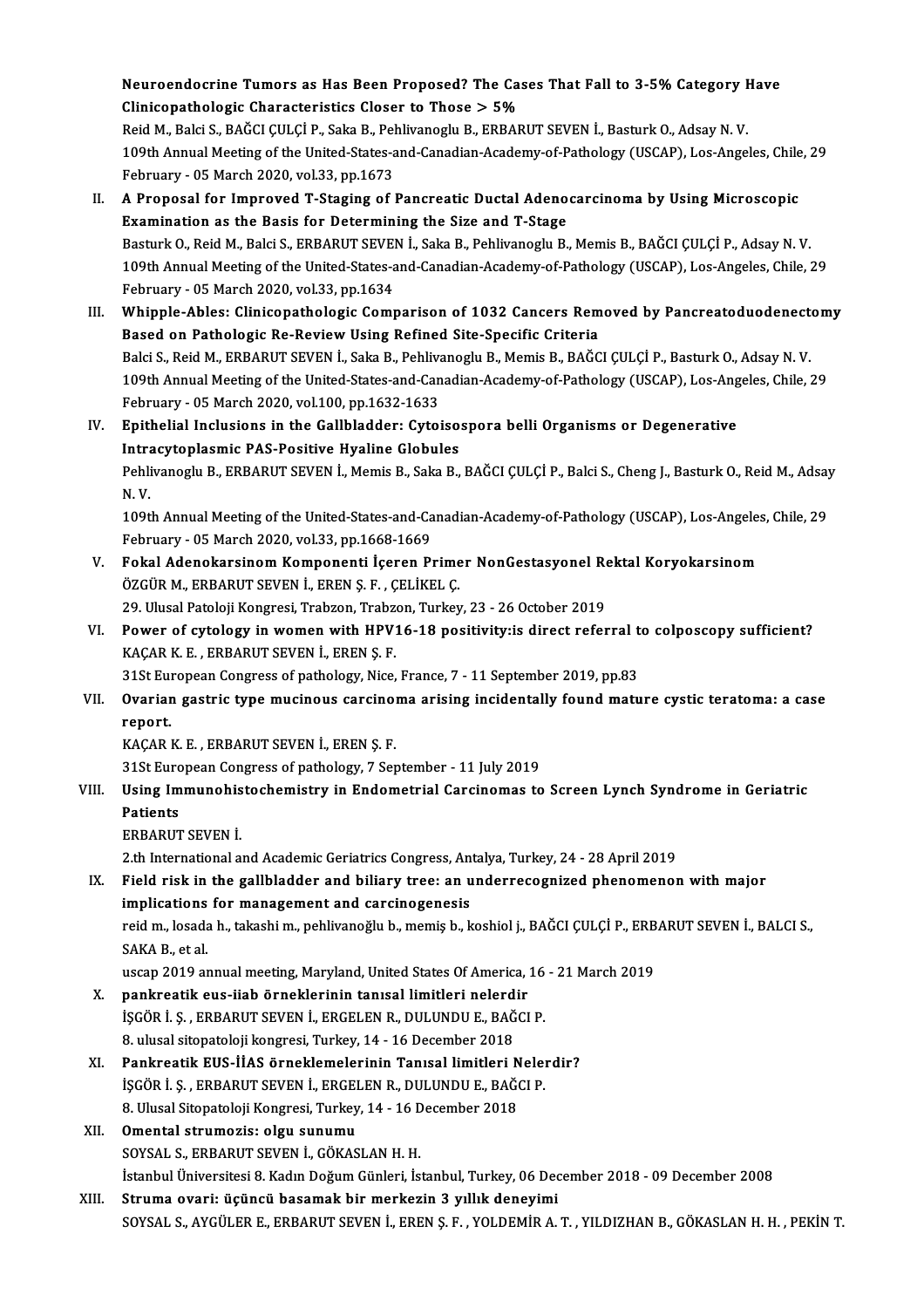36. Zeynep Kamil Jineko-patoloji Kongresi, İstanbul, Turkey, 20 - 21 September 2018, pp.27<br>Mama Kansaninda PIK3CA ve TPE3 mutasyonları ile SALLA, PTEN ve PIK3P1 sen

36. Zeynep Kamil Jineko-patoloji Kongresi, İstanbul, Turkey, 20 - 21 September 2018, pp.27<br>XIV. Meme Kanserinde PIK3CA ve TP53 mutasyonları ile SALL4, PTEN ve PIK3R1 gen ekspresyonları<br>Angandeki ilişkinin belirlenmesi 36. Zeynep Kamil Jineko-patoloji Kon<br>Meme Kanserinde PIK3CA ve TP:<br>arasındaki ilişkinin belirlenmesi<br>DİRİCAN E. ERRABUT SEVEN İ. KAV Meme Kanserinde PIK3CA ve TP53 mutasyonları ile SALL4, PTEN ve PIK3R1 gen ekspresy<br>arasındaki ilişkinin belirlenmesi<br>DİRİCAN E., ERBARUT SEVEN İ., KAYA H., UĞURLU M. Ü. , GÜLLÜOĞLU M. B. , AKKİPRİK M., ÖZER S. A.<br>2. Ulusal arasındaki ilişkinin belirlenmesi<br>DİRİCAN E., ERBARUT SEVEN İ., KAYA H., UĞURLU M. Ü. , GÜLLÜOĞLU M. B. , AKKİPRİK M., ÖZER S. A.<br>3. Ulusal Uygulamalı Biyolojik Bilimler Kongresi, Eskişehir, Turkey, 3 - 05 May 2018

DİRİCAN E., ERBARUT SEVEN İ., KAYA H., UĞURLU M. Ü. , GÜLLÜOĞLU M. B. , AKKİPRİK M., ÖZER S. .<br>3. Ulusal Uygulamalı Biyolojik Bilimler Kongresi, Eskişehir, Turkey, 3 - 05 May 2018<br>XV. PULMONER TROMBOEMBOLİ BENZERİ S 3. Ulusal Uygulamalı Biyolojik Bilimler Kongresi, Eskişehir, '<br>PULMONER TROMBOEMBOLİ BENZERİ SEMPTOMLA<br>SARKOMLARININ KLİNİKOPATOLOJİK ÖZELLİKLERİ<br>POZKUPTLAR E. OLGUN YU DIZELİ S. ERRARUT SEVEN İ PULMONER TROMBOEMBOLİ BENZERİ SEMPTOMLARLA BAŞVUI<br>SARKOMLARININ KLİNİKOPATOLOJİK ÖZELLİKLERİ<br>BOZKURTLAR E., OLGUN YILDIZELİ Ş., ERBARUT SEVEN İ., YILDIZELİ B.<br>IILUSAL AKÇİĞER SAĞLIĞI KONCRESİ Turkey 14 March., 18 April 201 SARKOMLARININ KLİNİKOPATOLOJİK ÖZELLİKLERİ<br>BOZKURTLAR E., OLGUN YILDIZELİ Ş., ERBARUT SEVEN İ., YILDIZELİ B.<br>ULUSAL AKCİĞER SAĞLIĞI KONGRESİ, Turkey, 14 March - 18 April 2018

# BOZKURTLAR E., OLGUN YILDIZELİ Ş., ERBARUT SEVEN İ., YILDIZELİ B.<br>ULUSAL AKCİĞER SAĞLIĞI KONGRESİ, Turkey, 14 March - 18 April 2018<br>XVI. Ürolojik Tümörlerde İkinci Görüş Patolojik Değerlendirmenin Hastaların Tedavi Kar ULUSAL<br><mark>Ürolojik</mark><br>Etkileri Ürolojik Tümörlerde İkinci Görüş Patolojik Değerlendirmenin Hastaların Tedavi Kararı Üstündeki<br>Etkileri<br>ALLAHVERDİYEV E., KURKUT İ., FİLİNTE D., ERBARUT SEVEN İ., ALSAN ÇETİN İ., ASADOV R., ÖNEŞ T., ÖZTÜRK M.<br>A. TİNAV İ

Etkileri<br>ALLAHVERDİYEV E., KURKUT İ., FİLİNTE D., ERBARUT SEVEN İ., ALSAN ÇETİN İ., ASADOV R., ÖNEŞ T., ÖZTÜRK M.<br>A. , TİNAY İ. ALLAHVERDİYEV E., KURKUT İ., FİLİNTE D., ERBARUT SEN<br>A. , TİNAY İ.<br>13. Üroonkoloji Kongresi, Turkey, 8 - 12 November 2017<br>ürolojik tümörlerde ikingi görüş natelejik değerler

A. , TİNAY İ.<br>13. Üroonkoloji Kongresi, Turkey, 8 - 12 November 2017<br>XVII. ürolojik tümörlerde ikinci görüş patolojik değerlendirmenin hastaların tedavi kararları üstündeki 13. Üroo<br><mark>ürolojik</mark><br>etkileri ürolojik tümörlerde ikinci görüş patolojik değerlendirmenin hastaların tedavi kararları üstündek<br>etkileri<br>allahverdiyev e., kurkut i., FİLİNTE D., ERBARUT SEVEN İ., ALSAN ÇETİN İ., ASADOV R., ÖNEŞ T., ÖZTÜRK M. A. ,<br>TİNAV

etkileri<br>allahverdiyev e., kurkut i., FİLİNTE D., ERBARUT SEVEN İ., ALSAN ÇETİN İ., ASADOV R., ÖNEŞ T., ÖZTÜRK M. A. ,<br>TİNAY İ. allahverdiyev e., kurkut i., FİLİNTE D., ERBARUT SEVEN İ.,<br>TİNAY İ.<br>13. Üroonkoloji kongresi, Turkey, 8 - 12 November 2017<br>SS25. ÜROLOJİK TÜMÖRLERDE İKİNCİ GÖRÜS PATO

TİNAY İ.<br>13. Üroonkoloji kongresi, Turkey, 8 - 12 November 2017<br>XVIII. SS25 ÜROLOJİK TÜMÖRLERDE İKİNCİ GÖRÜŞ PATOLOJİK DEĞERLENDİRMENİN HASTALARIN TEDAVİ<br>KARARI ÜSTÜNDEKİ ETKİLERİ 13. Üroonkoloji kongresi, Turkey, 8<br>SS25 ÜROLOJİK TÜMÖRLERDE<br>KARARI ÜSTÜNDEKİ ETKİLERİ<br>ALLAHVERDİVEV ETKILERİ ET SS25 ÜROLOJİK TÜMÖRLERDE İKİNCİ GÖRÜŞ PATOLOJİK DEĞERLENDİRMENİN HASTALARIN TEDAV<br>KARARI ÜSTÜNDEKİ ETKİLERİ<br>ALLAHVERDİYEV E., KURKUT İ., FİLİNTE D., ERBARUT SEVEN İ., ALSAN ÇETİN İ., ASADOV R., ÖNEŞ T., ÖZTÜRK M.<br>ALTİNAY İ

KARARI ÜSTÜNDEKİ ETKİLERİ<br>ALLAHVERDİYEV E., KURKUT İ., FİLİNTE D., ERBARUT SEVEN İ., ALSAN ÇETİN İ., ASADOV R., ÖNEŞ T., ÖZTÜRK M.<br>A. , TİNAY İ.

13.ÜROONKOLOJİKONGRESİ,Turkey,9 -12November 2017

- A., TİNAY İ.<br>13. ÜROONKOLOJİ KONGRESİ, Turkey, 9 12 November 2017<br>XIX. Evaluation of Mismatch Repair (MMR) Protein Expression for Lynch Syndrome Screening in<br>Endemetrial Cancers in Turkish Weman: A Breliminary Study. 13. ÜROONKOLOJİ KONGRESİ, Turkey, 9 - 12 November 2017<br>Evaluation of Mismatch Repair (MMR) Protein Expression for<br>Endometrial Cancers in Turkish Woman: A Preliminary Study<br>EPRAPUT SEVEN İ. KOMRAK E E. POZKUPTI AR E. EPEN S Evaluation of Mismatch Repair (MMR) Protein Expressi<br>Endometrial Cancers in Turkish Woman: A Preliminary<br>ERBARUT SEVEN İ., KOMBAK F. E. , BOZKURTLAR E., EREN Ş. F.<br>20th European Congress of Pathology 2 . 06 Santamber 2017 Endometrial Cancers in Turkish Woman: A Preliminary Study<br>ERBARUT SEVEN İ., KOMBAK F. E., BOZKURTLAR E., EREN Ş. F.<br>29th European Congress of Pathology, 2 - 06 September 2017 ERBARUT SEVEN İ., KOMBAK F. E. , BOZKURTLAR E., EREN Ş. F.<br>29th European Congress of Pathology, 2 - 06 September 2017<br>XX. Evaluation of mismatch repair (MMR) protein expression for Lynch syndrome screening in<br>andometrial s
- 29th European Congress of Pathology, 2 06 September 2017<br>Evaluation of mismatch repair (MMR) protein expression for<br>endometrial cancers in Turkish women: A preliminary study.<br>EPRAPUT SEVEN i Jombake, POZKUPTI AR E. EPEN Evaluation of mismatch repair (MMR) protein expre<br>endometrial cancers in Turkish women: A prelimina<br>ERBARUT SEVEN İ., kombak e., BOZKURTLAR E., EREN Ş. F.<br>Furancan journal of nathology 2 . 06 Sentember 2017 .vol endometrial cancers in Turkish women: A preliminary study.<br>ERBARUT SEVEN İ., kombak e., BOZKURTLAR E., EREN Ş. F.<br>European journal of pathology, 2 - 06 September 2017, vol.471, pp.93<br>SS 18 Kemplet regelsiven venulan nTe vü ERBARUT SEVEN İ., kombak e., BOZKURTLAR E., EREN Ş. F.<br>European journal of pathology, 2 - 06 September 2017, vol.471, pp.93<br>XXI. SS 18 Komplet rezeksiyon yapılan pTa yüksek dereceli kasa invaze olmayan mesane kanseri<br>hasta
- European journal of pathology, 2<br>SS 18 Komplet rezeksiyon yap<br>hastalarında re tur gerekli mi<br>Tinav i. sauin p. Eppapur sevi SS 18 Komplet rezeksiyon yapılan pTa yüksek dereceli kasa invaze olmayan mesane ka<br>hastalarında re tur gerekli mi<br>TİNAY İ., ŞAHİN B., ERBARUT SEVEN İ., FİLİNTE D., ŞENER T. E. , TANIDIR Y., ÇAM H. K. , ŞİMŞEK F.<br>2. Ünalail hastalarında re tur gerekli mi<br>TİNAY İ., ŞAHİN B., ERBARUT SEVEN İ., FİLİNTE D., ŞENER T. E. , TANIDIR Y.<br>3. Ürolojk Cerrahi Kongresi, Antalya, Turkey, 2 - 06 November 2016, pp.37<br>Sefra Kossai Enitalyal Lewenlarında Yani B

3. Ürolojk Cerrahi Kongresi, Antalya, Turkey, 2 - 06 November 2016, pp.37

XXII. Safra Kesesi Epitelyal Lezyonlarında Yeni Parça Alınmasının Tanıya Olan Katkısının İncelenmesi Ön<br>Bulgular Safra Kesesi Epitelyal Lezyonlarında Yeni Parça Alınmasının Tanıya Olan Katkısının İncelenmesi Ön<br>Bulgular<br>BALCI S., AKARCA F. G. , MARKOÇ F., SAKA B., AYHAN S., ŞAHİN S., GÜNAL A., KARSLIOĞLU Y., ERBARUT SEVEN İ.,<br>CELİKEL

**Bulgular<br>BALCI S., Al<br>ÇELİKEL Ç.<br>26 Ulusal B** BALCI S., AKARCA F. G. , MARKOÇ F., SAKA B., AYHAN S., ŞAHİN S., GÜNAL A., KAR<br>ÇELİKEL Ç.<br>26. Ulusal Patoloji 7. Ulusal Sitopatoloji Kongresi, Turkey, 2 - 06 November 2016<br>Yüksek riskli HBV Hr HBV Taramasının Sarvikal İntr

ÇELİKEL Ç.<br>26. Ulusal Patoloji 7. Ulusal Sitopatoloji Kongresi, Turkey, 2 - 06 November 2016<br>XXIII. Yüksek riskli HPV Hr HPV Taramasının Servikal İntraepitelyal Lezyonları Saptamadaki Yeri ve<br>Kelnoskani ile Konelesyonu 26. Ulusal Patoloji 7. Ulusal Sitopatoloji Kong<br>Yüksek riskli HPV Hr HPV Taramasının<br>Kolposkopi ile Korelasyonu ön çalışma<br>EPRAPLIT SEVEN İ. TOPEP M HL, EPEN S. E Yüksek riskli HPV Hr HPV Taramasının<br>Kolposkopi ile Korelasyonu ön çalışma<br>ERBARUT SEVEN İ., TOPER M. H. , EREN Ş. F.<br>26 HI USAL BATOLOU KONCRESI Turkay 2 Kolposkopi ile Korelasyonu ön çalışma<br>26. ULUSAL PATOLOJİ KONGRESİ, Turkey, 2 - 06 November 2016, pp.121<br>26. ULUSAL PATOLOJİ KONGRESİ, Turkey, 2 - 06 November 2016, pp.121 XXIV. Safra Kesesi Epitelyal Lezyonlarının Retrospektif Değerlendirilmesi Çok Merkezli Çalışma 26. ULUSAL PATOLOJİ KONGRESİ, Turkey, 2 - 06 November 2016, pp.121<br>Safra Kesesi Epitelyal Lezyonlarının Retrospektif Değerlendirilmesi Çok Merkezli Çalışma<br>BALCI S., BOSTAN M. T. , AKARCA F. G. , TURHAN N., İNCE ZENGİN N.,

Safra Kesesi Epitelyal L<br>BALCI S., BOSTAN M. T. , A.<br>S., HALLAÇ KESER S., et al.<br>26. Ulusal Pataleji & 7. Ulu BALCI S., BOSTAN M. T. , AKARCA F. G. , TURHAN N., İNCE ZENGİN N., ARGON A., KE.<br>S., HALLAÇ KESER S., et al.<br>26. Ulusal Patoloji & 7. Ulusal Sitopatoloji Kongresi, Turkey, 2 - 06 November 2016<br>Plaural Efüzyen, Suveyda Medu S., HALLAÇ KESER S., et al.<br>26. Ulusal Patoloji & 7. Ulusal Sitopatoloji Kongresi, Turkey, 2 - 06 November 2016<br>XXV. Plevral Efüzyon Sıvısında Medulloblastom Metastazı Olgu sunumu

BOZKURTLARE.,ERBARUTSEVENİ.,ÖNEMİ.,TUFANTAŞB.,AHISKALIR.A.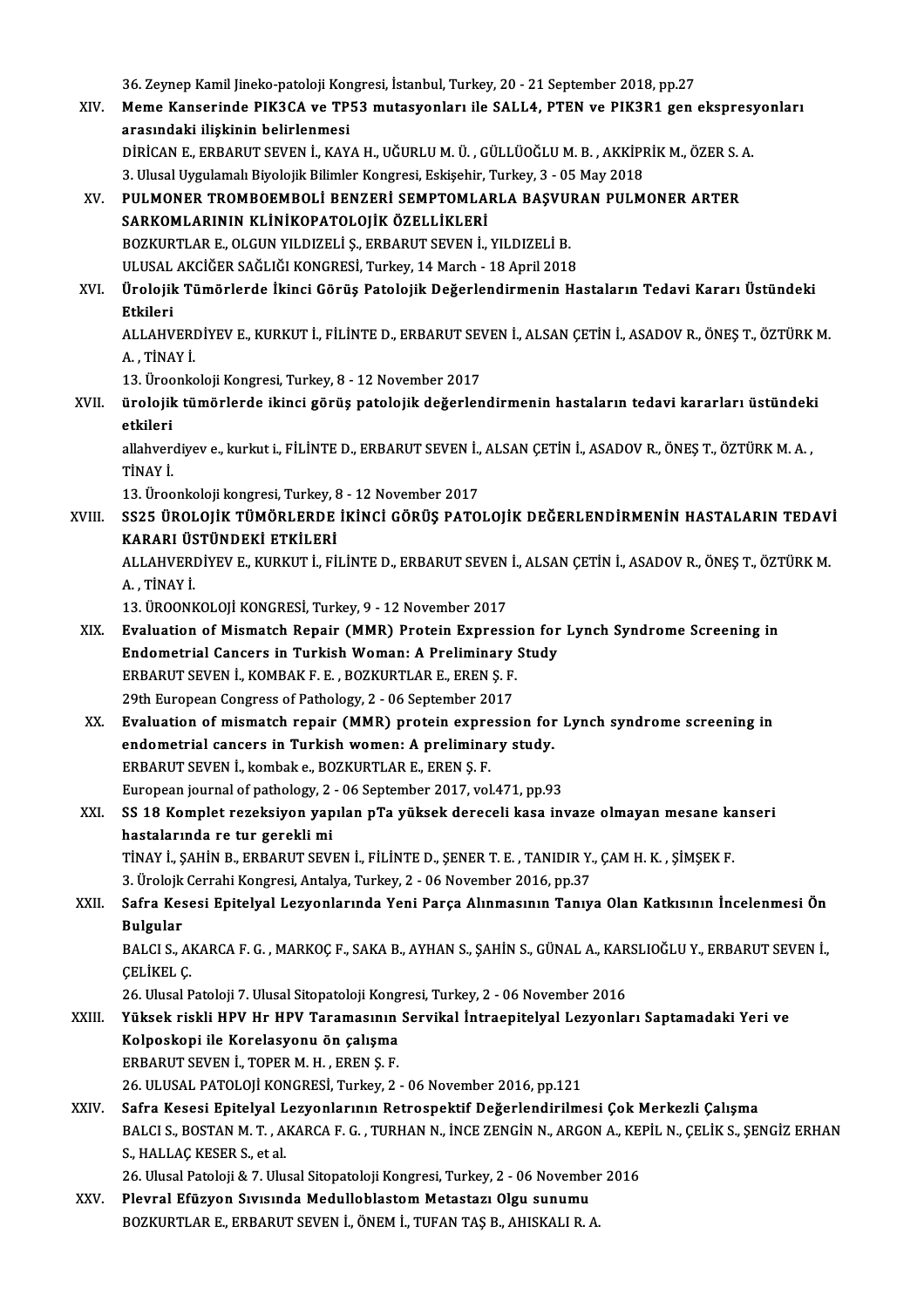26. Ulusal patoloji Kongresi, Turkey, 2 - 06 November 2016<br>Vülseek Biakli HBV HB HBV Toromaannu Souvikal İntr

|               | 26. Ulusal patoloji Kongresi, Turkey, 2 - 06 November 2016                                                           |
|---------------|----------------------------------------------------------------------------------------------------------------------|
| XXVI.         | Yüksek Riskli HPV HR HPV Taramasının Servikal İntraepitelyal Lezyonları Saptamadaki Yeri Sitoloji                    |
|               | ve Kolposkopi ile Korelasyonu Ön Çalışma                                                                             |
|               | ERBARUT SEVEN İ., TOPER M. H., EREN Ş. F.                                                                            |
|               | 26. Ulusal Patoloji & 7. Ulusal Sitopatoloji Kongresi, Turkey, 2 - 06 November 2016                                  |
| XXVII.        | Plevral Effüzyon Sıvısında Medulloblastom Metastazı Olgu Sunumu                                                      |
|               | BOZKURTLAR E., ERBARUT SEVEN İ., ÖNEM İ., TUFAN TAŞ B., AHISKALI A. R.                                               |
|               | 26. Ulusal Patoloji & 7. Ulusal Sitopatoloji Kongresi, Turkey, 2 - 06 November 2016                                  |
| <b>XXVIII</b> | Clinicopathological and histomorphological features of congenital cystic adenomatoid malformations                   |
|               | Characteristics of mucinous epithelium                                                                               |
|               | BOZKURTLAR E., ERBARUT SEVEN İ., AHISKALI R. A.                                                                      |
|               | 28 th European Pathology Congress, 25 - 29 September 2016                                                            |
| <b>XXIX</b>   | Clinicopathologic and Histomorphologic Features of Congenital Cystic Adenomatoid Malformations                       |
|               | Characteristics of Mucinous Epithelium                                                                               |
|               | BOZKURTLAR E, ERBARUT SEVEN İ., AHISKALI A. R.                                                                       |
|               | 28. European Congress of Pathology, 25 - 29 September 2016                                                           |
| XXX.          | IMPLANTING FOREIGN BODIES PRODUCED WITH NYLON 680 CO POLYMER BY 3D PRINTING INTO                                     |
|               | RATS FOR ASSESSMENT OF BIOADAPTIBILITY ON ANIMALS                                                                    |
|               | ERMERAK N. O., YÜKSEL B., LAÇİN T., ERBARUT SEVEN İ., LAÇİN B., KURU P., YÜKSEL M.                                   |
|               | 24th Conference on General Thoracic Surgery, Napoli, Italy, 29 May - 01 June 2016                                    |
| XXXI.         | RIB PRODUCTION WITH NYLON 680 CO POLYMER BY 3D PRINTING AND IMPLANTATION INTO THE                                    |
|               | PIGS AFTER CHEST WALL RESECTION                                                                                      |
|               | YÜKSEL M., YÜKSEL B., ERMERAK N. O., LAÇİN T., ERBARUT SEVEN İ., LAÇİN B., KURU P.                                   |
|               | 24th European Conference on General Thoracic Surgery, Napoli, Italy, 29 May - 01 June 2016                           |
| <b>XXXII</b>  | Implanting foreign bodies produced with Nylon 680 Co-Polymer by 3D Printing into rats for                            |
|               | assesment of bioadabtability on animals                                                                              |
|               | ERMERAK N. O., YÜKSEL B., LAÇİN T., ERBARUT SEVEN İ., LAÇİN B., KURU P.                                              |
|               | ESTS 24th European Conference on General Thoracic Surgery, 29 May - 01 June 2016                                     |
| <b>XXXIII</b> | Rib production with Nylon 680 Co-Polymer by 3D Printing and implanting into pigs after chest wall                    |
|               | resection.                                                                                                           |
|               | YÜKSEL M., Yüksel B., ERMERAK N. O., LAÇİN T., ERBARUT SEVEN İ., LAÇİN B., KURU P.                                   |
|               | 24 ESTS European Conference on Thoracic Surgery, 29 May - 01 June 2016                                               |
| XXXIV.        | Paraduodenal Pancreatitis Imaging and Pathologic Correlation in 47 Cases Elucidates 3 Distinct                       |
|               | <b>Subtypes</b>                                                                                                      |
|               | MURAKI T., KIM G., MITTAL P., BEDOLLA G., REID M., MEMIȘ B., CHOI H., ERBARUT SEVEN İ., KOOBY D., KALB B., et<br>al. |
|               | Digestive Disease week, 21 - 24 May 2016, vol.150, pp.511-512                                                        |
| XXXV.         | 3D Printer ile Nylon 680 Co PolymerKullanarak Implant Üretimi Ve DomuzlardaGöğüs Duvarı                              |
|               | Rezeksiyonu SonrasıRekonstrüksyonda Kullanilmasi                                                                     |
|               | YÜKSEL M., YÜKSEL B., ERMERAK N. O., LAÇİN T., ERBARUT İ., LAÇİN B., KURU P.                                         |
|               | Türk Toraks Derneği 19. Yıllık Kongresi, Antalya, Turkey, 6 - 10 April 2016                                          |
| <b>XXXVI</b>  | Pseudotumoral Pancreatitis Clinicopathological Analysis of 93 Cases Resected with Pre Operative                      |
|               | Diagnosis of Pancreatic Ductal Adenocarcinoma but Proved to Be Inflammatory Conditions                               |
|               | MURAKI T., BEDOLLA G., REID M., KIM G., KRASINSKAS A. M., ERBARUT İ., MEMİŞ B., WILLINGHAM F., SARMIENTO             |
|               | J., KOOBY D., et al.                                                                                                 |
|               | USCAP 105th Annual Meeting, 12 - 18 March 2016                                                                       |
| XXXVII.       | Clinicopathologic Associations of Paraduodenal Groove Pancreatitis an Under Recognized Entity An                     |
|               | Analysis of 47 Resected Examples with Emphasis on Imaging Pathology Correlation                                      |
|               | MURAKI T., KIM G. E., MITTAL P., BEDOLLA G., REID M., MEMIŞ B., KRASINSKAS A. M., ERBARUT SEVEN İ., CHOI H.,         |
|               | KOOBY D., et al.                                                                                                     |
|               | USCAP 105th Annual Meeting, 12 - 18 March 2016                                                                       |
|               |                                                                                                                      |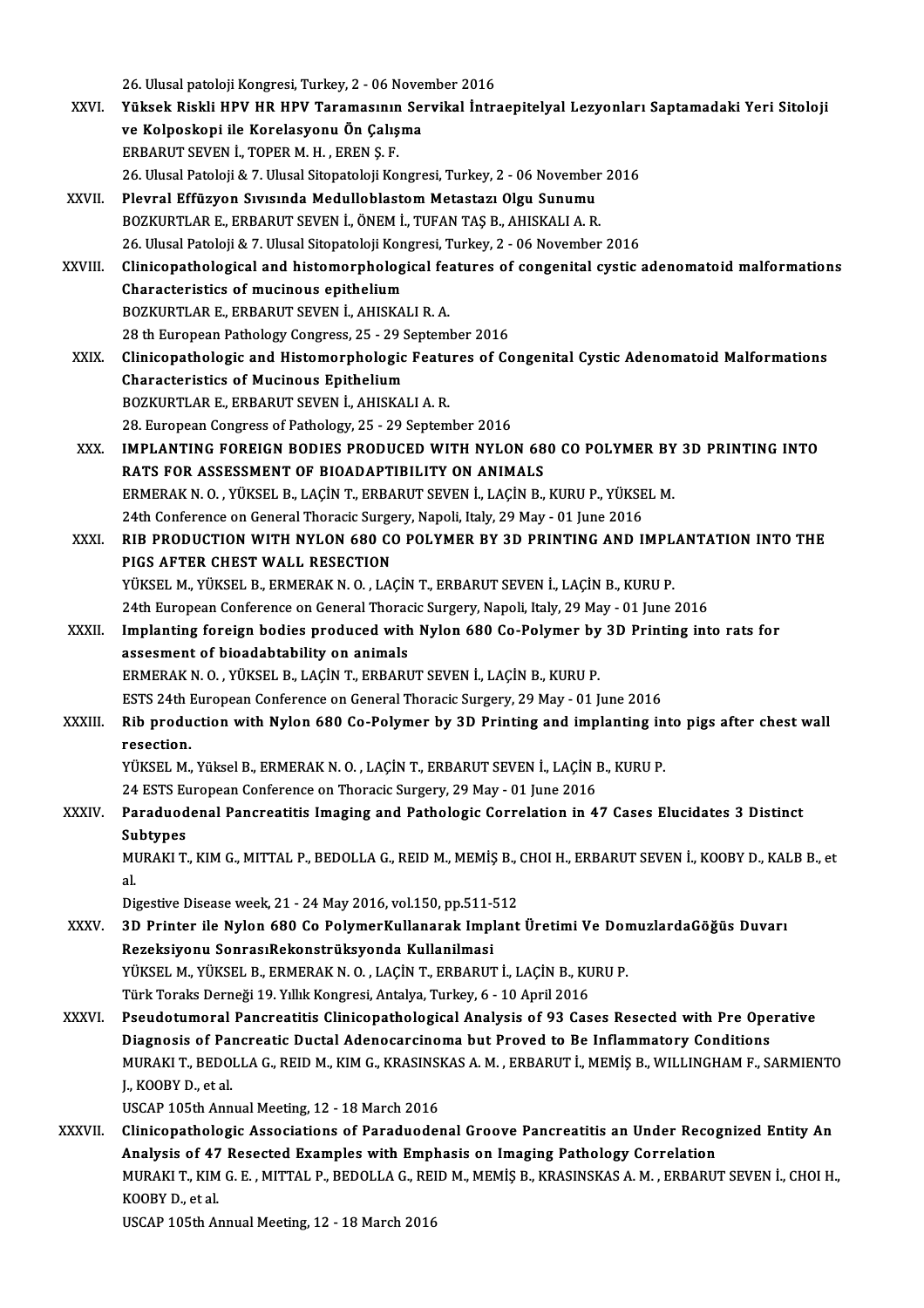| XXXVIII.     | Jukstaglomeruler hücreli tümör Nadir bir böbrek tümörü                                                                         |
|--------------|--------------------------------------------------------------------------------------------------------------------------------|
|              | FİLİNTE D., ERBARUT SEVEN İ., TANIDIR Y., ÖNEM İ., CİNEL Z. L.                                                                 |
|              | 25. ulusal patoloji kongresi, Turkey, 14 - 17 October 2015                                                                     |
| <b>XXXIX</b> | Pankreas lezyonlarının tanısında endoskopik ultrasonografi eşliğinde ince iğne aspirasyon biyopsi                              |
|              | güvenilirliği                                                                                                                  |
|              | MOLLAMEMİŞOĞLU H., AKBAŞ G., ERBARUT SEVEN İ., BOZKURTLAR E., BAĞCI P., ÇELİKEL Ç.                                             |
|              | 25. Ulusal Patoloji Kongresi, Bursa, Turkey, 14 - 17 October 2015                                                              |
| XL.          | Pankreas Lezyonlarının Tanısında Endoskopik Ultrasonografi EUS Eşliğinde İnce İğne Aspirasyon<br>Biyopsi İİAB Güvenilirliği    |
|              | MOLLAMEMİŞOĞLU H., AKBAŞ G., ERBARUT İ., BOZKURTLAR E., BAĞCI P., ÇELİKEL Ç.                                                   |
|              | 25. Ulusal Patoloji Kongresi, Turkey, 14 - 17 October 2015                                                                     |
| XLI.         | Sklerozan Anjiomatoid Noduler Transformasyon                                                                                   |
|              | AKBAŞ G., KOMBAK F. E., ERBARUT İ., TÜRKÖZ H. K.                                                                               |
|              | 25. Ulusal Patoloji Kongresi, Turkey, 14 - 17 October 2015                                                                     |
| XLII.        | Histomophologic Changes at the Fibrial Ends of Primary Epithelial Ovarian Tumors Is It the Site of                             |
|              | Primary Ovarian Tumors More Than Expected                                                                                      |
|              | AŞKAN G., ERBARUT İ., ÖZKAN N., EREN Ş. F.                                                                                     |
|              | USCAP 104th Annual Meeting, Boston, United States Of America, 21 - 27 March 2015                                               |
| XLIII.       | Histomorphologic Changes at the Fimbrial Ends of Primary Epithelial Ovarian Tumors; Is It the Site                             |
|              | of Primary Ovarian Tumors More Than Expected?                                                                                  |
|              | Askan G., ERBARUT SEVEN İ., ÖZKAN N., Eren F.                                                                                  |
|              | 104th Annual Meeting of the United-States-and-Canadian-Academy-of-Pathology, Massachusetts, United States Of                   |
|              | America, 21 - 27 March 2015, vol.28                                                                                            |
| XLIV.        | HER2 status in gastric adenocarcinoma A possible role of stromal reaction                                                      |
|              | AYRANCI G., ERBARUT İ., ÇELİKEL Ç.                                                                                             |
|              | 26th European Congress of Pathology, 30 August - 03 September 2014                                                             |
| XLV.         | Fascin expression in cholesteatoma correlation with destruction of ossicular chain and extent of                               |
|              | thedisease<br>BİNNETOĞLU A., SARI M., BAĞLAM T., ERBARUT İ., YUMUŞAKHUYLU A. C. , TOPUZ M. F. , BATMAN A. Ç.                   |
|              | 29. Politzer Society Meeting, 14 - 17 November 2013                                                                            |
| XLVI.        | Diffüz eozinofil infiltrasyonu gösteren dermatofibrom olgu sunumu                                                              |
|              | FILINTE D., ERBARUT İ.                                                                                                         |
|              | 23. Ulusal Patoloji Kongresi, İzmir, Turkey, 6 - 10 November 2013                                                              |
| XLVII.       | Gastrointestinal Stromal Tümör Olgularımız ve İmmünhistokimya Sonuçları                                                        |
|              | KOMBAK F. E., BOZKURTLAR E., ERBARUT SEVEN İ., ÇELİKEL Ç.                                                                      |
|              | 23. Ulusal Patoloji Kongresi, Turkey, 6 - 10 November 2013                                                                     |
| XLVIII.      | Bazal hücreli karsinom ile bazoskuamöz karsinomun morfolojik ve immunhistokimyasal olarak                                      |
|              | karşılaştırılması                                                                                                              |
|              | FİLİNTE D., ayrancı g., ERBARUT SEVEN İ., KAYA H.                                                                              |
|              | 23. Ulusal Patoloji Kongresi, İzmir, Turkey, 6 - 10 November 2013                                                              |
| XLIX.        | Bazal Hücreli Karsinom ile Bazoskuamöz Karsinomun Morfolojik ve İmmünhistokimyasal Olarak                                      |
|              | Karşılaştırılması                                                                                                              |
|              | FİLİNTE D., AYRANCI G., ERBARUT İ., KAYA H.                                                                                    |
|              | 23. Ulusal Patoloji Kongresi, Turkey, 6 - 10 November 2013                                                                     |
| L.           | İki Olguyla İnterdijital Pilonidal Sinüs Nadir Bir Meslek Hastalığı                                                            |
|              | YALÇIN D., TEKİN B., SAÇAK B., NUMANOĞLU A., AYRANCI G., ERBARUT İ.                                                            |
|              | Kuzey Kıbrıs Türk Plastik, Rekonstrüktif ve Estetik Cerrahi Derneği 11. Ulusal Kongresi, Turkey, 12 - 15 September             |
|              | 2013                                                                                                                           |
| LI.          | Cellular Phenotypes in Gallbladder Dysplasia Diagnostic Significance and Clinical Associations in an<br>Analysisi of 318 Cases |
|              | BAĞCI P., SAKA B., ERBARUT İ., DURSUN N., BAŞTÜRK O., ROA J., ESCALONA O., LOSADA H., JANG K., KONG S., et al.                 |
|              |                                                                                                                                |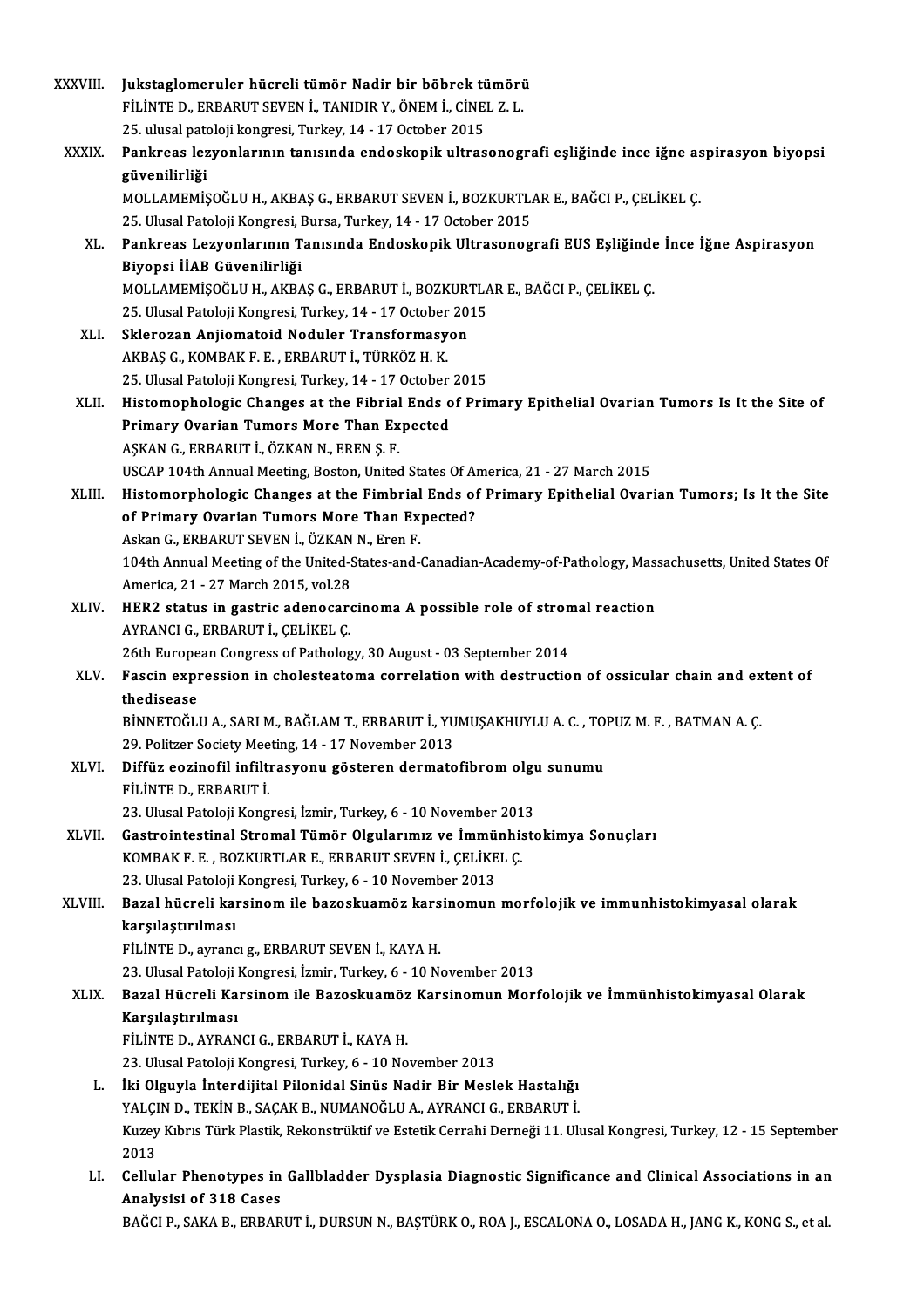USCAP 102th Annual Meeting, 2 - 08 March 2013 LII. Neoplasms and Pseudotumors Associated with Low Intrapancreatic Union of Cystic Duct into Common Bile Duct A Clinicopathologic Analysis of 15 Cases of a Hitherto Unrecognized Phenomenon Neoplasms and Pseudotumors Associated with Low Intrapancreatic Union of Cystic Duct into<br>Common Bile Duct A Clinicopathologic Analysis of 15 Cases of a Hitherto Unrecognized Phenom<br>GONZALES R., SAKA B., BAĞCI P., ERBARUT İ Common Bile Di<br>GONZALES R., SAH<br>EVERETT R., et al.<br>USCAP 102th Ann GONZALES R., SAKA B., BAĞCI P., ERBARUT İ., MAI<br>EVERETT R., et al.<br>USCAP 102th Annual Meeting, 2 - 08 March 2013<br>Histology and Histonathology of Minor Bani EVERETT R., et al.<br>USCAP 102th Annual Meeting, 2 - 08 March 2013<br>LIII. Histology and Histopathology of Minor Papilla Accessory Ampulla An Analysis of 160 Cases with<br>Emphasis on Faatures with Petential Impact on Daily Surgi USCAP 102th Annual Meeting, 2 - 08 March 2013<br>Histology and Histopathology of Minor Papilla Accessory Ampulla An Analysis of<br>Emphasis on Features with Potential Impact on Daily Surgical Pathology Practice<br>ÖZDEMİR D. SAKA R Histology and Histopathology of Minor Papilla Accessory Ampulla An Analysis of 160 Cases with<br>Emphasis on Features with Potential Impact on Daily Surgical Pathology Practice<br>ÖZDEMİR D., SAKA B., BAĞCI P., DURSUN N., ERBARU E<mark>mphasis on Fe</mark><br>ÖZDEMİR D., SAK.<br>BAŞTÜRK O., et al.<br>USCAR 102nd Ann ÖZDEMİR D., SAKA B., BAĞCI P., DURSUN N., ERBA<br>BAŞTÜRK O., et al.<br>USCAP 102nd Annual Meeting, 2 - 08 March 2013<br>Crouth Batterns of High Crade Callhladder l BAŞTÜRK O., et al.<br>USCAP 102nd Annual Meeting, 2 - 08 March 2013<br>LIV. Growth Patterns of High Grade Gallbladder Dysplasia Clinicopathologic Associations and Diagnostic<br>Implications in an Analysis of 318 Cases USCAP 102nd Annual Meeting, 2 - 08 March 2013 Growth Patterns of High Grade Gallbladder Dysplasia Clinicopathologic Associations and Diagnostic<br>Implications in an Analysis of 318 Cases<br>BAĞCI P., SAKA B., ERBARUT İ., DURSUN N., BAŞTÜRK O., ROA J., ESCALONA O., LOSADA H Im<br>BA<br>al<br>11c BAĞCI P., SAKA B., ERBARUT İ., DURSUN N., BAŞTÜ<br>al.<br>USCAP 102nd Annual Meeting, 2 - 08 March 2013<br>Sısan Mama Madalinda Malataninin Karsinas al.<br>USCAP 102nd Annual Meeting, 2 - 08 March 2013<br>LV. Sıçan Meme Modelinde Melatoninin Karsinogenez Mekanizması Üzerine Etkisi<br>UĞURLUM Ü. TERZİQĞLU B. ERRARUT İ. VECEN B. SİRİKÇİ Ö. GÜLLÜQĞLUM B USCAP 102nd Annual Meeting, 2 - 08 March 2013<br>Sıçan Meme Modelinde Melatoninin Karsinogenez Mekanizması Üzerine E<br>UĞURLU M. Ü. , TERZİOĞLU B., ERBARUT İ., YEGEN B., ŞİRİKÇİ Ö., GÜLLÜOĞLU M. B.<br>4. Ulusal Danavsal Carrabi Ka Sıçan Meme Modelinde Melatoninin Karsinogenez Mekanizması Üzerine<br>UĞURLU M. Ü. , TERZİOĞLU B., ERBARUT İ., YEGEN B., ŞİRİKÇİ Ö., GÜLLÜOĞLU M.<br>4. Ulusal Deneysel Cerrahi Kongresi, Turkey, 29 November - 02 December 2007<br>Ende UĞURLU M. Ü. , TERZİOĞLU B., ERBARUT İ., YEGEN B., ŞİRİK<br>4. Ulusal Deneysel Cerrahi Kongresi, Turkey, 29 November<br>LVI. Bundomeriumda Fokal Simplastik Atipi Olgu Sunumu<br>1. HULLY TETİLYURT Ü.S. ERBARUT İ. KARAÇAQĞLUM Ü. 4. Ulusal Deneysel Cerrahi Kongresi, Turkey, 29 November<br>Endomeriumda Fokal Simplastik Atipi Olgu Sunumu<br>ULU Y., TETİKKURT Ü. S. , ERBARUT İ., KARACAOĞLU M. Ü.<br>22. Ulusal Pateleji Kongresi, Turkey, 7., 11 November 201 Endomeriumda Fokal Simplastik Atipi Olgu Sunumu<br>ULU Y., TETİKKURT Ü. S. , ERBARUT İ., KARACAOĞLU M. Ü.<br>22. Ulusal Patoloji Kongresi, Turkey, 7 - 11 November 2012<br>Overde İlgine Makroskenili Matür Kistik Teratam Olg ULU Y., TETİKKURT Ü. S. , ERBARUT İ., KARACAOĞLU M. Ü.<br>22. Ulusal Patoloji Kongresi, Turkey, 7 - 11 November 2012<br>LVII. Overde İlginç Makroskopili Matür Kistik Teratom Olgusu<br>KAVSUT C. TETİKKUPT Ü.S. ERRAPUT İ. 22. Ulusal Patoloji Kongresi, Turkey, 7 - 11<br>**Overde İlginç Makroskopili Matür Ki**s<br>KAVŞUT G., TETİKKURT Ü. S. , ERBARUT İ.<br>22. Husal Patoloji Kongresi Turkey, 7. 11 Overde İlginç Makroskopili Matür Kistik Teratom Olg<br>KAVŞUT G., TETİKKURT Ü. S. , ERBARUT İ.<br>22. Ulusal Patoloji Kongresi, Turkey, 7 - 11 November 2012<br>Blasanta Barkrata Olgu Sunumu KAVŞUT G., TETİKKURT Ü. S. , ERBAR<br>22. Ulusal Patoloji Kongresi, Turkey,<br>LVIII. Plasenta Perkreta Olgu Sunumu<br>1701. I. TETİKKUPT Ü. S. ERBARUT 22. Ulusal Patoloji Kongresi, Turkey, 7<br>Plasenta Perkreta Olgu Sunumu<br>İZOL U., TETİKKURT Ü. S. , ERBARUT İ.<br>22. Ulusal Patoloji Kongresi, Turkey, 7. Plasenta Perkreta Olgu Sunumu<br>120L U., TETİKKURT Ü. S. , ERBARUT İ.<br>22. Ulusal Patoloji Kongresi, Turkey, 7 - 11 November 2012 LIX. Overin Berrak Hücreli Adenofibromu Olgu Sunumu 22. Ulusal Patoloji Kongresi, Turkey, 7 - 11 November 2012<br>Overin Berrak Hücreli Adenofibromu Olgu Sunumu<br>ERBARUT İ., TUZLALI H. S. , CHIOUMET AMET A., NAKİM.M.<br>22. Ulusal Patoloji Kongresi Turkey, 7 - 11 November 2012. Overin Berrak Hücreli Adenofibromu Olgu Sunumu<br>ERBARUT İ., TUZLALI H. S. , CHIOUMET AMET A., NAKİ M. M.<br>22. Ulusal Patoloji Kongresi, Turkey, 7 - 11 November 2012<br>High Crade Dyaplasia Intreepithelial Nooplasia of the ERBARUT İ., TUZLALI H. S. , CHIOUMET AMET A., NAKİ M. M.<br>22. Ulusal Patoloji Kongresi, Turkey, 7 - 11 November 2012<br>LX. High Grade Dysplasia Intraepithelial Neoplasia of the Gallbladder GB Patterns Cell Lineages and<br>Cl 22. Ulusal Patoloji Kongresi, Turkey, 7 - 11 November 2012<br>High Grade Dysplasia Intraepithelial Neoplasia of the Gallbla<br>Clinicopathological Associations in an Analysis of 255 Cases<br>BAČCLP, DURSUN N. SAKA B. BASTÚRK O. POA High Grade Dysplasia Intraepithelial Neoplasia of the Gallbladder GB Patterns Cell Lineages and<br>Clinicopathological Associations in an Analysis of 255 Cases<br>BAĞCI P., DURSUN N., SAKA B., BAŞTÜRK 0., ROA J., TAPİA 0., JANG

Clinicopathological Associations in an Analysis of 255 Cases<br>BAĞCI P., DURSUN N., SAKA B., BAŞTÜRK O., ROA J., TAPİA O., JANG K.<br>USCAP 101st Annual Meeting, 17 - 23 March 2012

- BAĞCI P., DURSUN N., SAKA B., BAŞTÜRK O., ROA J., TAPİA O., JANG K. T. , ERBARUT İ., KONG S., CHENG J., et al.<br>USCAP 101st Annual Meeting, 17 23 March 2012<br>LXI. The Significance of Poorly Differentiated Undifferentia The Significance of Poorly Differentiated Undifferentiated Component in Gallbladder Carcinomas The Significance of Poorly Differentiated Undifferentiated Component in Gallbladder Carcinomas<br>GBC Clinicopathological Analysis of 54 Cases Identified in 628 GBC<br>BAŞTÜRK 0., BAĞCI P., TAPIA 0., ROA J., JANG K., DURSUN N., GBC Clinicopathological Analysis of 54 Cases<br>BAŞTÜRK O., BAĞCI P., TAPIA O., ROA J., JANG K., DU<br>USCAP 101st Annual Meeting, 17 - 23 March 2012<br>Cystic Musinous Dust Losian of the Bangroes BAŞTÜRK O., BAĞCI P., TAPIA O., ROA J., JANG K., DURSUN N., PATEL S., J C., BANDYOPADHYAY S., ERBARUT<br>USCAP 101st Annual Meeting, 17 - 23 March 2012<br>LXII. Cystic Mucinous Duct Lesion of the Pancreas A Clinicopathologic Ana
- USCAP 101st Annual Meeting, 17 23 March 2012<br>Cystic Mucinous Duct Lesion of the Pancreas A Clinicopathologic Ana<br>Diagnostically Challenging and Terminologically Controversial Entity<br>VRASINSKAS A . OAKLEV C. BAČCLB, JANC Cystic Mucinous Duct Lesion of the Pancreas A Clinicopathologic Analysis of 40 Examples of a<br>Diagnostically Challenging and Terminologically Controversial Entity<br>KRASINSKAS A., OAKLEY G., BAĞCI P., JANG K., BAŞTÜRK O., CHE Diagnostically Challenging and Terminologic:<br>KRASINSKAS A., OAKLEY G., BAĞCI P., JANG K., BAŞ<br>USCAP 101st Annual Meeting, 17 - 23 March 2012<br>Beğdeanijamatör Stramal Hinarnlari Olgu Su KRASINSKAS A., OAKLEY G., BAĞCI P., JANG K., BAŞTÜRK (<br>USCAP 101st Annual Meeting, 17 - 23 March 2012<br>LXIII. Psödoanjiomatöz Stromal Hiperplazi Olgu Sunumu<br>III II. Y. TETİYYUPT Ü S., ERRABIT İ. YUTANİS R
- USCAP 101st Annual Meeting, 17 23 March 2012<br>Psödoanjiomatöz Stromal Hiperplazi Olgu Sunumu<br>ULU Y., TETİKKURT Ü. S. , ERBARUT İ., KUTANİŞ R. 21. Ulusal Patoloji Kongresi, Turkey, 16 - 20 November 2011
- LXIV. Pankreasta Berrak Hücreli tipte Düşük Dereceli Endokrin Tümör Olgusu 21. Ulusal Patoloji Kongresi, Turkey, 16 - 20 November 2011<br>Pankreasta Berrak Hücreli tipte Düşük Dereceli Endokrin Tümör (<br>ERBARUT İ., CHIOUMET AMET A., YİĞİTBAŞ H., TETİKKURT Ü. S. , GÜVEN H.<br>21. Ulusal Patalaji Kangresi Pankreasta Berrak Hücreli tipte Düşük Dereceli Endok<br>ERBARUT İ., CHIOUMET AMET A., YİĞİTBAŞ H., TETİKKURT Ü.<br>21. Ulusal Patoloji Kongresi, Turkey, 16 - 20 November 2011<br>Kalnta Bir İnflamatuar Muafihrablastik Tümör Olsusu ERBARUT İ., CHIOUMET AMET A., YİĞİTBAŞ H., TETİKKURT Ü.<br>21. Ulusal Patoloji Kongresi, Turkey, 16 - 20 November 2011<br>LXV. Kalpte Bir İnflamatuar Myofibroblastik Tümör Olgusu
- 21. Ulusal Patoloji Kongresi, Turkey, 16 20 November 2011<br>Kalpte Bir İnflamatuar Myofibroblastik Tümör Olgusu<br>CHIOUMET AMET A., SAR M., ERBARUT İ., ULU Y., KARAÇALILAR M.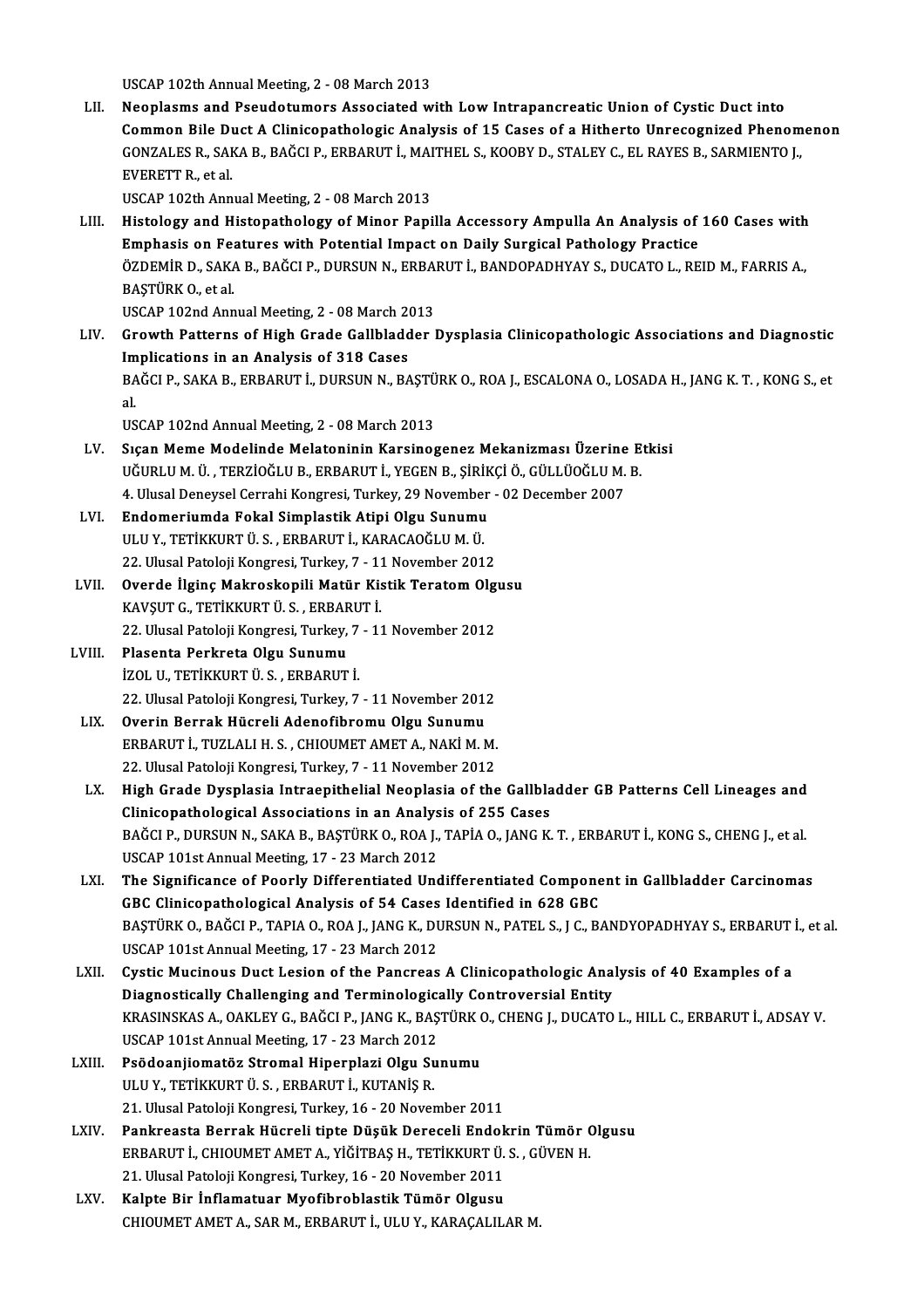21. Ulusal Patoloji Kongresi, Turkey, 16 - 20 November 2011<br>Utanusta Vasküler Leiamuam Anijalaimuam Olsu Sunu

- 21. Ulusal Patoloji Kongresi, Turkey, 16 20 November 2011<br>LXVI. Uterusta Vasküler Leiomyom Anjioleimyom Olgu Sunumu<br>CHIOUMET AMET A TETİVYUPT Ü S EPPARUT İ NAVİ M M 21. Ulusal Patoloji Kongresi, Turkey, 16 - 20 November 2011<br>Uterusta Vasküler Leiomyom Anjioleimyom Olgu Sunum<br>CHIOUMET AMET A., TETİKKURT Ü. S. , ERBARUT İ., NAKİ M. M.<br>21. Ulusal Patalaji Kongresi Turkey, 16 - 20 Novembe Uterusta Vasküler Leiomyom Anjioleimyom Olgu Sunumu<br>CHIOUMET AMET A., TETİKKURT Ü. S. , ERBARUT İ., NAKİ M. M.<br>21. Ulusal Patoloji Kongresi, Turkey, 16 - 20 November 2011
- LXVII. C erbB 2 Amplification in Turkish Patients with Invasive Ductal Carcinomas of the Breast 21. Ulusal Patoloji Kongresi, Turkey, 16 - 20 November 2011<br>C erbB 2 Amplification in Turkish Patients with Invasive Ductal<br>TÜZÜNER B., BOZKURTLAR E., ERBARUT İ., ÇAKALAĞAOĞLU F., KAYA H.<br>22nd European Congress of Batholog C erbB 2 Amplification in Turkish Patients with Invasive<br>TÜZÜNER B., BOZKURTLAR E., ERBARUT İ., ÇAKALAĞAOĞLU F.,<br>22nd European Congress of Pathology, 4 - 09 September 2009<br>C erbB 2 and ECEB Cana Expression Prafile in Breas TÜZÜNER B., BOZKURTLAR E., ERBARUT İ., ÇAKALAĞAOĞLU F., KAYA H.<br>22nd European Congress of Pathology, 4 - 09 September 2009<br>LXVIII. C erbB 2 and EGFR Gene Expression Profile in Breast Carcinomas
- 22nd European Congress of Pathology, 4 09 September 2009<br>C erbB 2 and EGFR Gene Expression Profile in Breast Carcinomas<br>ERBARUT İ., BOZKURTLAR E., CAKALAĞAOĞLU F., KAYA H. 22nd European Congress of Pathology, 4 - 09 September 2009
- ERBARUT İ., BOZKURTLAR E., ÇAKALAĞAOĞLU F., KAYA H.<br>22nd European Congress of Pathology, 4 09 September 2009<br>LXIX. Enterobius Vermicularis an Uncommon Cause of Acute Appendicitis a Report of Three Cases<br>COSKUNOĞU ILE 7 -22nd European Congress of Pathology, 4 - 09 September 2<br>Enterobius Vermicularis an Uncommon Cause of Act<br>COȘKUNOĞLU E. Z. , BAĞCI P., DÖKÜMCÜ Z. U. , ERBARUT İ.<br>22nd European Congress of Pathology, 4 - 09 September 2 Enterobius Vermicularis an Uncommon Cause of Acute A<br>COȘKUNOĞLU E. Z. , BAĞCI P., DÖKÜMCÜ Z. U. , ERBARUT İ.<br>22nd European Congress of Pathology, 4 - 09 September 2009<br>The Bole of Heme Ouygenese 1 System ofter Clutathione COSKUNOĞLU E. Z. , BAĞCI P., DÖKÜMCÜ Z. U. , ERBARUT İ.<br>22nd European Congress of Pathology, 4 - 09 September 2009<br>LXX. The Role of Heme Oxygenase 1 System after Glutathione Preconditioning during Hepatic Ischemia<br>Pene
- **22nd European Congr<br>The Role of Heme O<br>Reperfusion Injury**<br>MANUKYAN M N VE The Role of Heme Oxygenase 1 System after Glutathione Preconditioning during He<br>Reperfusion Injury<br>MANUKYAN M. N. , VELİOĞLU ÖĞÜNÇA., ERBARUT İ., ÇELİKEL Ç., YALÇIN S., GÜLLÜOĞLU M. B.<br>40th Congress of the European Sosiaty Reperfusion Injury<br>MANUKYAN M. N. , VELİOĞLU ÖĞÜNÇ A., ERBARUT İ., ÇELİKEL Ç., YALÇIN S., GÜLLÜOĞLI<br>40th Congress of the European Society for Surgical Research (ESSR), 25 - 28 May 2005<br>Mamanin Anakrin Karsinamunda Harman B

- MANUKYAN M. N. , VELİOĞLU ÖĞÜNÇ A., ERBARUT İ., ÇELİKEL Ç., YALÇIN S., GÜLLÜOĞLU M. B.<br>40th Congress of the European Society for Surgical Research (ESSR), 25 28 May 2005<br>LXXI. Memenin Apokrin Karsinomunda Hormon Reseptör 40th Congress of the European Society for Surgical Research (ESSR), 25 - 28 May 2005<br>Memenin Apokrin Karsinomunda Hormon Reseptörleri ve Onkogenlerin Ekspresyonu<br>ERBARUT İ., KAYA H., BAŞARAN G., GÜLLÜOĞLU M. B. Memenin Apokrin Karsinomunda Hormon Reseptörleri<br>ERBARUT İ., KAYA H., BAŞARAN G., GÜLLÜOĞLU M. B.<br>17. Ulusal Patoloji Sempozyumu, Turkey, 1 - 06 October 2004<br>Trikeblestem Nadin görülen benisn bir elsu ERBARUT İ., KAYA H., BAŞARAN G., GÜLLÜOĞLU M<br>17. Ulusal Patoloji Sempozyumu, Turkey, 1 - 06 Oct<br>LXXII. Trikoblastom Nadir görülen benign bir olgu<br>DUPMUS KOCAASLAN E.N. Sönmeg A. ERBARUT
- Trikoblastom Nadir görülen benign bir olgu<br>DURMUŞ KOCAASLAN F. N., Sönmez A., ERBARUT SEVEN İ., Numanoğlu A. Trikoblastom Nadir görülen benign bir olgu<br>DURMUŞ KOCAASLAN F. N. , Sönmez A., ERBARUT SEVEN İ., Numanoğlu A.<br>29. Ulusal Türk Plastik, Rekonstrüktif ve Estetik Cerrahi Kongresi, Eskişehir, Turkey, 17 - 20 September 2007,<br>v DURMUŞ KOCAAS<br>29. Ulusal Türk Pla<br>vol.16, pp.33-335<br>Immunooynross 29. Ulusal Türk Plastik, Rekonstrüktif ve Estetik Cerrahi Kongresi, Eskişehir, Turkey,<br>vol.16, pp.33-335<br>LXXIII. Immunoexpression of HER 2 Neurogulin MAPK AKT in Breast Carcinomas
- vol.16, pp.33-335<br>Immunoexpression of HER 2 Neurogulin MAPK AKT in<br>KAYA H., ERBARUT İ., ÖZKAN N., BEKİROĞLU G. N.<br>21th European Congress of Pathology, 8 13 September 2007 Immunoexpression of HER 2 Neurogulin MAPK AKT in Breast Carcinomas
- KAYA H., ERBARUT İ., ÖZKAN N., BEKİROĞLU G. N.<br>21th European Congress of Pathology, 8 13 September 2007<br>LXXIV. Is CD10 Immunexpression Helpfull In Detecting Occult Stromal Cells in Ovarian Endometriosis<br>EREN S. E. ER EREN Ş. F., ERBARUT İ.<br>21st European Congress of Pathology, 8 - 13 September 2007 Is CD10 Immunexpression Helpfull In Detecting Occult :<br>EREN Ş. F. , ERBARUT İ.<br>21st European Congress of Pathology, 8 - 13 September 2007<br>Immuneaunression of HER Family in Invesive Dustal Co

- LXXV. Immunoexpression of HER Family in Invasive Ductal Carcinomas of the Breast 21st European Congress of Pathology, 8 - 13 September 2007<br>Immunoexpression of HER Family in Invasive Ductal Carcinomas of the Breast<br>ERBARUT İ., KAYA H., ÖZKAN N., BEKİROĞLU G. N. , ŞEN S., SÖYLEMEZOĞLU U., GÜLLÜOĞLU M. B Immunoexpression of HER Family in Invasive Ductal Ca<br>ERBARUT İ., KAYA H., ÖZKAN N., BEKİROĞLU G. N. , ŞEN S., SÖY<br>21st european Congress of Pathology, 8 - 13 September 2007<br>Lajamyoma with Say Card Like Flaments in a Case w ERBARUT İ., KAYA H., ÖZKAN N., BEKİROĞLU G. N. , ŞEN S., SÖYLEMEZOĞLU U., GÜLLÜOĞLU M. B.<br>21st european Congress of Pathology, 8 - 13 September 2007<br>LXXVI. Leiomyoma with Sex Cord Like Elements in a Case with Polipoid
- 21st european Congress of Pathology<br>Leiomyoma with Sex Cord Like E<br>EREN Ş. F. , ERBARUT İ., TÜZÜNER B.<br>17. Ulusel Peteleji Kongresi Turkey ( Leiomyoma with Sex Cord Like Elements in a Case wi<br>EREN Ş. F. , ERBARUT İ., TÜZÜNER B.<br>17. Ulusal Patoloji Kongresi, Turkey, 8 - 10 September 2007<br>Üneterde Nefnaganik Adenama Olay Sunumu EREN Ş. F. , ERBARUT İ., TÜZÜNER B.<br>17. Ulusal Patoloji Kongresi, Turkey, 8 - 10 September 2007<br>LXXVII. Üreterde Nefrogenik Adenoma Olgu Sunumu
- 17. Ulusal Patoloji Kongresi, Turkey, 8 10 September 20<br>Üreterde Nefrogenik Adenoma Olgu Sunumu<br>BOZKURT S., ERBARUT İ., KAYA H., YAZICI C., TÜRKERİ L.<br>17. Ulusal Patoloji Sempermumu, Turkey, 1., 06 Ostober 2 Üreterde Nefrogenik Adenoma Olgu Sunumu<br>BOZKURT S., ERBARUT İ., KAYA H., YAZICI C., TÜRKERİ L.<br>17. Ulusal Patoloji Sempozyumu, Turkey, 1 - 06 October 2004<br>Bolimarfik Düşük Crada li Adanakarsinam Tanısında İr

- 17. Ulusal Patoloji Sempozyumu, Turkey, 1 06 October 2004<br>LXXVIII. Polimorfik Düşük Grade li Adenokarsinom Tanısında İnce İğne Aspirasyon Biyopsisi Olgu Sunumu ERBARUTİ.,SARIM.,AHISKALIA.R.
	- 2. Ulusal Sitopatoloji Kongresi, Turkey, 1 04 March 2007
	- ERBARUT İ., SARI M., AHISKALI A. R.<br>2. Ulusal Sitopatoloji Kongresi, Turkey, 1 04 March 2007<br>LXXIX. Sıçan meme tümörü modelinde melatoninin karsinogenez mekanizması üzerine etkisi 2. Ulusal Sitopatoloji Kongresi, Turkey, 1 - 04 March 2007<br>Sıçan meme tümörü modelinde melatoninin karsinogenez mekanizması üzerine<br>UĞURLU M. Ü. , TERZİOĞLU B., ERBARUT SEVEN İ., YEGEN B., ŞİRİKÇİ Ö., GÜLLÜOĞLU M. B.<br>4. Ul Sıçan meme tümörü modelinde melatoninin karsinogenez mekanizması üzerine<br>UĞURLU M. Ü. , TERZİOĞLU B., ERBARUT SEVEN İ., YEGEN B., ŞİRİKÇİ Ö., GÜLLÜOĞLU M. I<br>4. Ulusal Deneysel Cerrahi Kongresi, Ankara, Turkey, 29 November UĞURLU M. Ü. , TERZİOĞLU B., ERBARUT SEVEN İ., YEGEN B., ŞİRİKÇİ Ö., GÜLLÜOĞLU M. B.<br>4. Ulusal Deneysel Cerrahi Kongresi, Ankara, Turkey, 29 November - 01 December 2006<br>LXXX. İnvaziv Meme Karsinomlarında Sitokeratin Ek
	- KAYA H., BOZKURT S., ERBARUT İ., GÜLLÜOĞLU M. B. İnvaziv Meme Karsinomlarında Sitokeratin Ekspresyonu<br>KAYA H., BOZKURT S., ERBARUT İ., GÜLLÜOĞLU M. B.<br>8. Ulusal Meme Hastalıkları Kongresi, Turkey, 21 - 24 September 2005<br>PE3 C. erbB 3. Ostrogen and Progestaran Besenter Eu
	- KAYA H., BOZKURT S., ERBARUT İ., GÜLLÜOĞLU M. B.<br>8. Ulusal Meme Hastalıkları Kongresi, Turkey, 21 24 September 2005<br>LXXXI. P53 C erbB 2 Ostrogen and Progesteron Receptor Expression Correlation with the Histopathologi 8. Ulusal Meme Hastalıkları Kongresi, Turkey, 21 - 24 September 20<br>P53 C erbB 2 Ostrogen and Progesteron Receptor Expressi<br>Prognostic Parameters in Ductal Carcinomas of the Breast<br>KAVA H. EPRABUT İ. POZKURT S. CÜLLÜQĞLUM B P53 C erbB 2 Ostrogen and Progesteron Receptor Expressi<br>Prognostic Parameters in Ductal Carcinomas of the Breast<br>KAYA H., ERBARUT İ., BOZKURT S., GÜLLÜOĞLU M. B. , ARIBAL M. E.